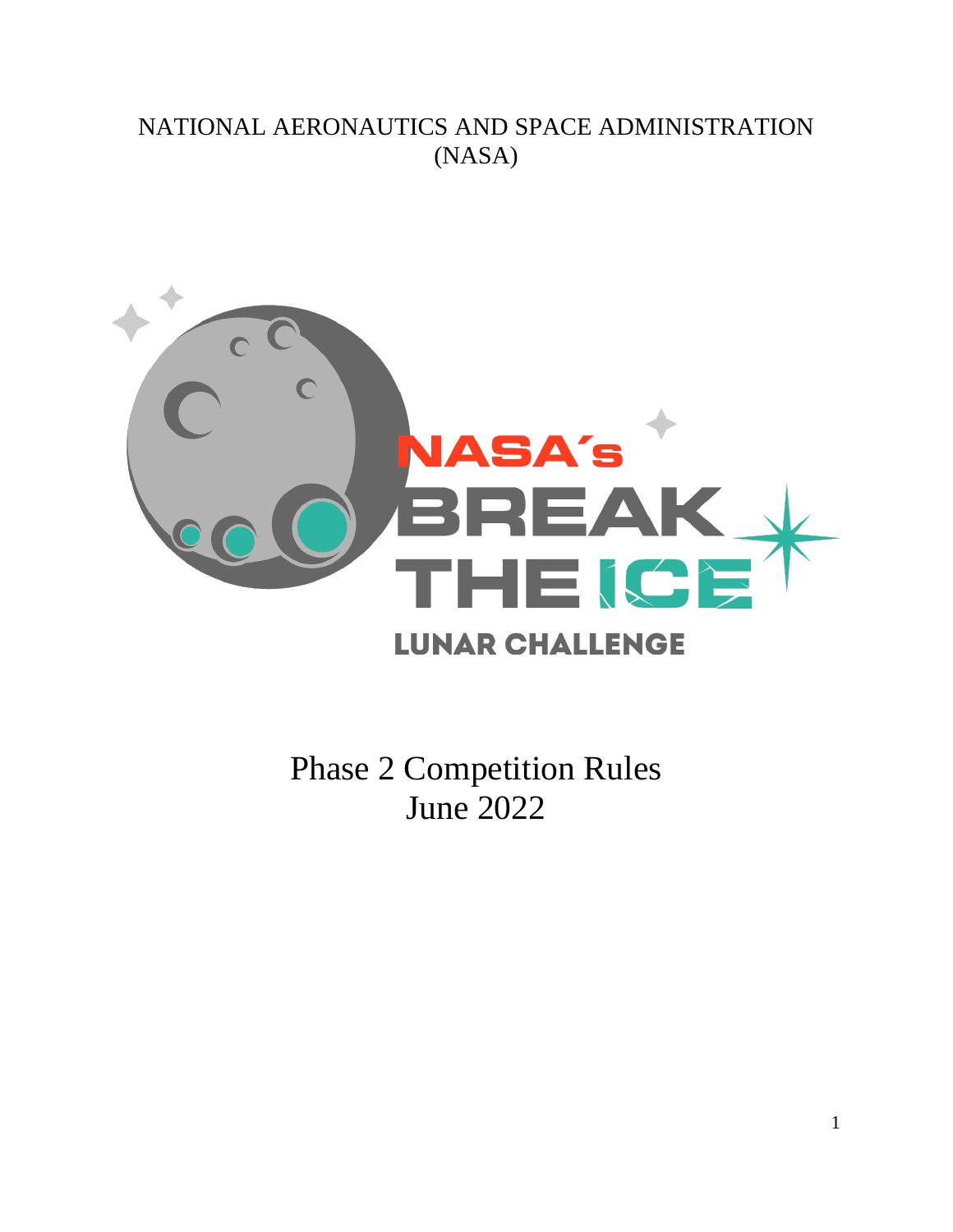# **Contents**

| 1. | <b>Definition of Terms</b>                       | 3              |
|----|--------------------------------------------------|----------------|
| 2. | Challenge Background and Objectives              | $\overline{4}$ |
| 3. | <b>Challenge Overview and Technical Goals</b>    | $\overline{4}$ |
|    | 3.1. Competition Overview                        | $\overline{4}$ |
|    | 3.1.1 Mission Scenario                           | 5              |
|    | 3.2. Phase 2                                     | 5              |
|    | 3.2.1 Eligibility and Registration               | 5              |
|    | 3.2.2 Structure and Timeline                     | 5              |
|    | 3.2.3 Equipment Design Requirements              | $\overline{7}$ |
|    | 3.2.4 Durability Demonstration Test Requirements | 8              |
|    | 3.2.5 Icy Regolith Simulant                      | 10             |
|    | 3.2.6 Transportation Demonstration Area          | 11             |
|    | 3.2.7 Data Collection                            | 12             |
|    | 3.2.8 Onsite Observation Visits                  | 14             |
|    | 3.2.9 Deliverables/Submission elements           | 14             |
|    | 3.2.9.1 Level 1 Deliverables                     | 14             |
|    | 3.2.9.2 Level 2 Deliverables                     | 17             |
|    | 3.2.9.3 Level 3 Deliverables                     | 19             |
|    | 3.2.10 Judging Criteria                          | 19             |
|    | 3.2.11 Prize Purse                               | 20             |
| 4. | <b>Legal Requirements</b>                        | 21             |
|    | 4.1. In General                                  | 21             |
|    | 4.2. Eligibility                                 | 21             |
|    | 4.3. Insurance and Indemnification               | 23             |
|    | 4.4. Use of Names, Trademarks, and Insignias     | 24             |
|    | 4.5 Delay, Cancellation or Termination           | 24             |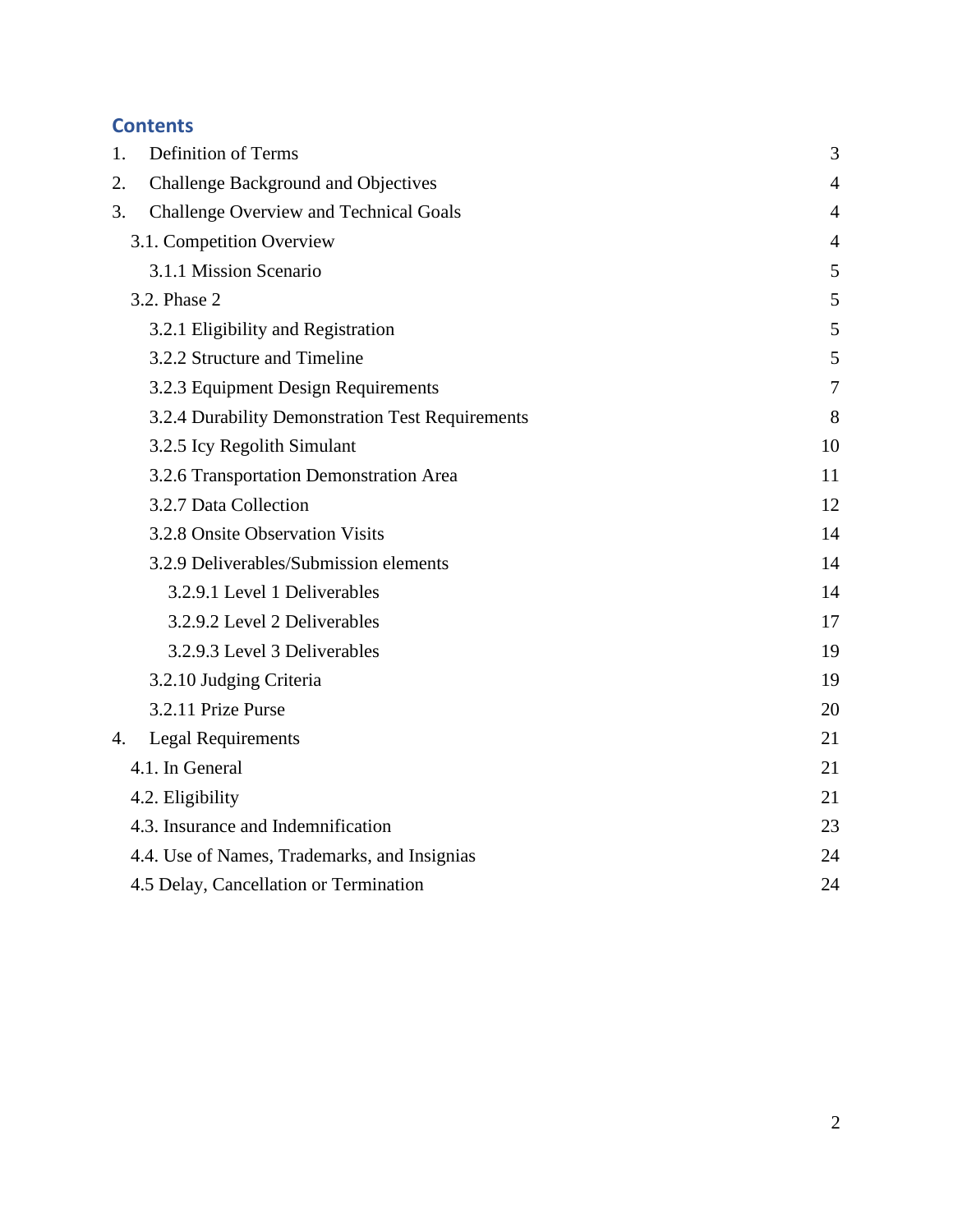| <i>Revision fracture free</i> |          |                       |                   |
|-------------------------------|----------|-----------------------|-------------------|
| <b>Status</b>                 | Document | <b>Effective Date</b> | Description       |
| (Baseline/Revisi)             | Revision |                       |                   |
| on)                           |          |                       |                   |
| <b>Baseline</b>               |          | 6/2/2022              | Document Baseline |

# **Revision Tracking Log**

# <span id="page-2-0"></span>**1. Definition of Terms**

**Eligibility Requirements Document:** A document that all Teams must sign in order to participate in the Challenge.

**Ensemble:** Ensemble is a contractor that provides challenge operations services. NASA has contracted with Ensemble to support the administration and promotion of this Challenge.

**Excavation:** The use of a tool or tools to remove in-situ material from a predetermined location.

**Icy Regolith**: In-situ regolith (see definition below) with a temperature between 40 Kelvin and 70 Kelvin that contains volatile materials with varying percentages of water content by weight.

**Judging Panel**: A panel of professionals and subject matter experts from government, academia, and industry who will evaluate and score Phase 2 submissions.

**Ombudsman:** A liaison available to help resolve disputes. Additional information regarding the ombudsman can be found in the Eligibility Requirements Document.

**Permanently Shadowed Region (PSR):** A general term describing a location on the lunar surface that does not receive any direct illumination or heat from the Sun and therefore is always dark and cold.

**Prototype:** A preliminary version of the excavation system that is built to test in laboratory conditions.

**Regolith:** Granular lunar material that contains no volatile materials and has a maximum grain size of 1 mm.

**Team:** Individual(s) or organization(s) who have registered to compete in the Challenge.

**Team Leader:** The person selected by each Team to interact with the Challenge contractor (Ensemble). The Team Leader will be responsible for compliance with the rules, and NASA will issue prize payments to the Team Leaders of the winning Teams.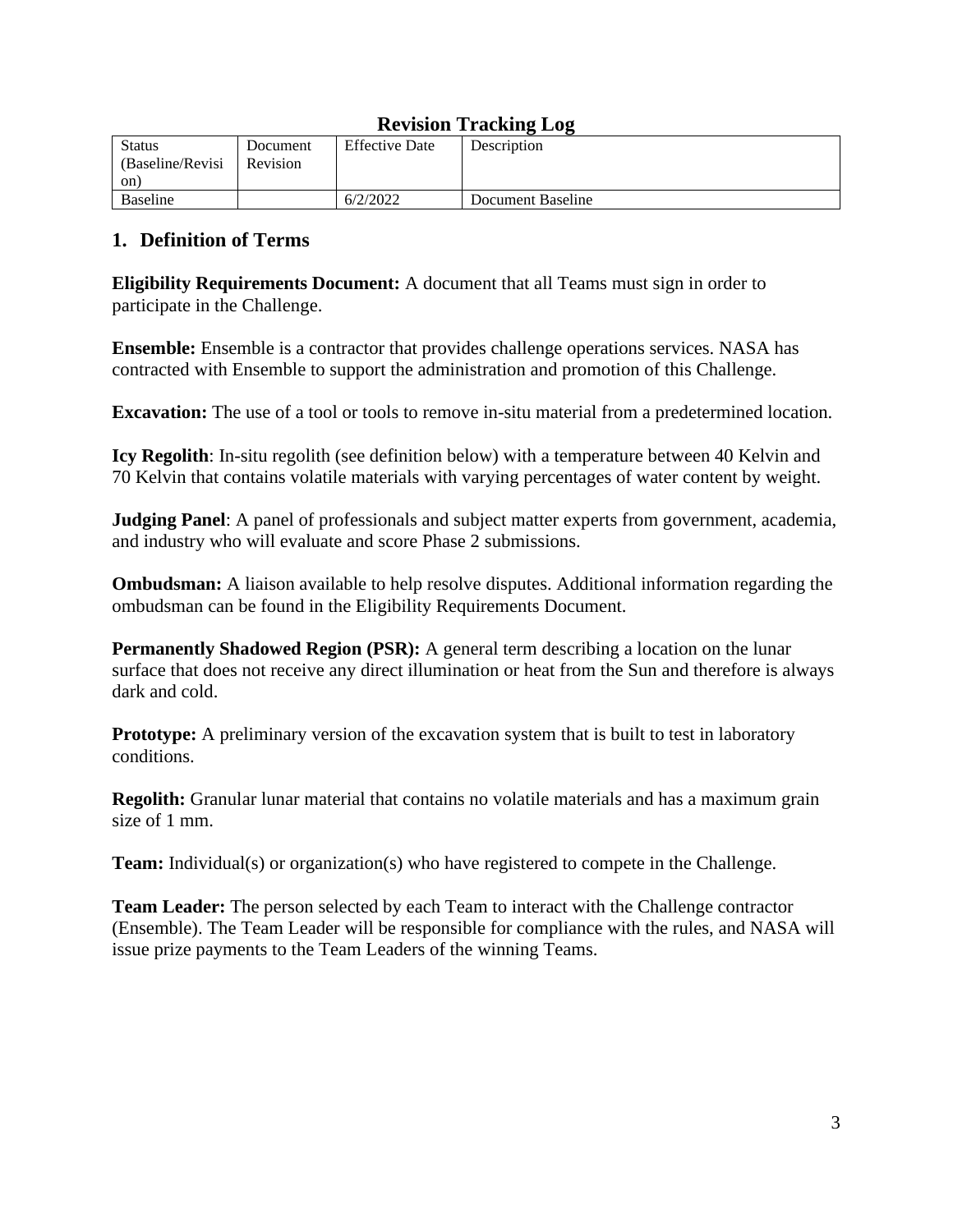# <span id="page-3-0"></span>**2. Challenge Background and Objectives**

As NASA works to extend human exploration of the solar system, a sustained presence on the Moon will be critical for developing and testing the technologies and systems needed for future missions to the Moon and beyond.

In situ resource utilization (ISRU)—the development of lunar materials for life support, fuel, energy, manufacturing, and construction—is necessary to limit the delivery of supplies from Earth.

One of the most important of these resources is water. Water supports all life on Earth and will be critical to supporting human exploration beyond Earth. On the Moon, water is trapped in icy regolith at the lunar poles, including inside permanently shadowed regions (PSRs).

The Break the Ice Lunar Challenge seeks to incentivize innovative approaches for excavating icy regolith and delivering acquired resources in extreme lunar environmental conditions. The Challenge seeks to incentivize solutions for maximizing resource delivery while minimizing energy use and the mass of equipment delivered to the lunar surface.

# <span id="page-3-1"></span>**3. Challenge Overview and Technical Goals**

#### <span id="page-3-2"></span>**3.1. Competition Overview**

The Break the Ice Lunar Challenge has two phases and a total prize purse of \$3.5 million.

Phase 1 of the Break the Ice Lunar Challenge was focused on incentivizing new ideas and approaches to a system architecture for excavation and movement of icy regolith and water on the lunar surface. Phase 1 of the challenge opened in November 2020. Teams had six months to register and submit solutions for Phase 1. Phase 1 winners were announced in August 2021. Teams were awarded a total of \$500,000 in Phase 1 [\(https://www.nasa.gov/feature/nasa-awards-](https://www.nasa.gov/feature/nasa-awards-500000-in-break-the-ice-lunar-challenge)[500000-in-break-the-ice-lunar-challenge\)](https://www.nasa.gov/feature/nasa-awards-500000-in-break-the-ice-lunar-challenge).

The goal of Phase 2 is to further the development of technologies that can excavate and transport large quantities of icy lunar regolith and can address the technology gaps listed below. Phase 2 will not focus on ice/water delivery hardware or equipment (which was of interest in Phase 1). Through a prototype demonstration, Teams must show that their solutions address the reliability, durability, and traversability challenges these systems must overcome to operate for long durations.

The specific NASA technology gaps that Phase 2 aims to address include:

- Excavate large quantities of icy regolith
- Delivery of large quantities of acquired resources
- Hardware and equipment that is lightweight and energy efficient
- Hardware and equipment that is reliable and durable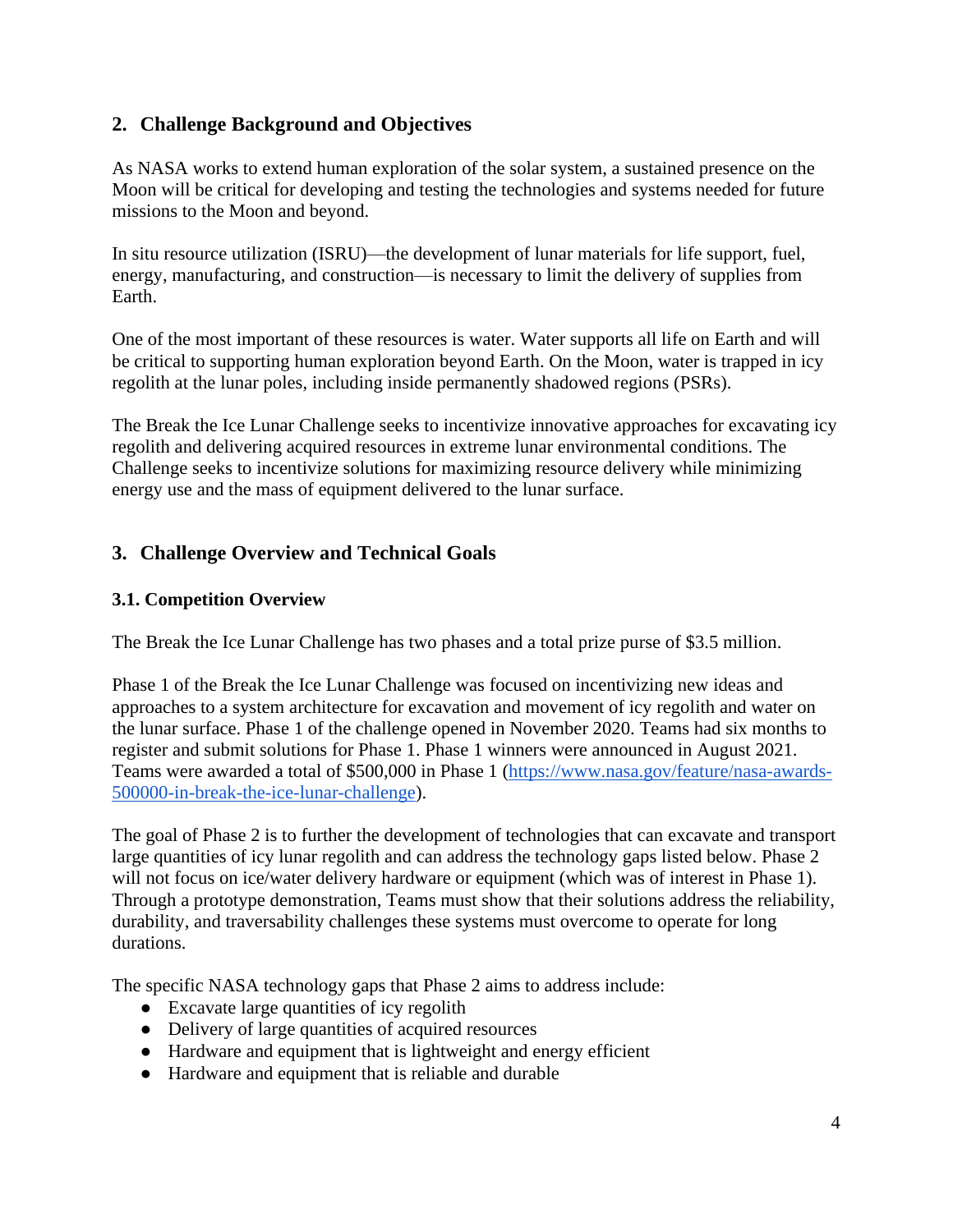- Hardware and equipment that operates well in extreme lunar environmental conditions, including:
	- o Reduced gravity
	- o Complex terrain including rocks, craters, slopes, and loose granular soil

In Phase 2, Teams will be asked to design, build, and test their icy regolith excavation system and their icy regolith transportation system. Phase 2 contains three levels and will last for 23 months (including judging) and offers a total prize purse of \$3 million.

#### <span id="page-4-0"></span>*3.1.1 Mission Scenario*

In the Break the Ice Challenge, teams design, manufacture, and test equipment to support a hypothetical lunar ISRU mission. The details of this hypothetical mission are described in the Rules for Phase 1 of the Challenge [\(https://breaktheicechallenge.com/wp](https://breaktheicechallenge.com/wp-content/uploads/2021/01/Break-the-Ice-Challenge-Phase-1-Rules-Rev-B.pdf)[content/uploads/2021/01/Break-the-Ice-Challenge-Phase-1-Rules-Rev-B.pdf\)](https://breaktheicechallenge.com/wp-content/uploads/2021/01/Break-the-Ice-Challenge-Phase-1-Rules-Rev-B.pdf).

In Phase 1, Teams designed system architectures to excavate icy regolith and to deliver water based on the locations and sites, environmental conditions, terrain, icy regolith specifications, and hypothetical NASA assets described in the Mission Scenario.

In Phase 2, Teams will design technologies that can excavate and transport large quantities of simulated icy lunar regolith and can operate in lunar relevant conditions and scenarios. Phase 2 of this Challenge will not focus on processed ice/water delivery nor the equipment required to perform this function. However, details of water delivery are shown in the hypothetical Mission Scenario to provide full mission context.

#### <span id="page-4-1"></span>**3.2. Phase 2**

#### <span id="page-4-2"></span>*3.2.1 Eligibility and Registration*

Any individual, groups of individuals, and/or organizations or entities that meet the eligibility criteria provided in Section 4 may enter Phase 2. Participation in Phase 1 is not a requirement to compete in Phase 2.

All interested Teams must register by September 30, 2022 (11:59 PM Eastern) and meet the eligibility requirements in order to participate in Phase 2.

The registration process will be administered by Ensemble. Registration will take place through the official challenge website: [https://breaktheicechallenge.com/.](https://breaktheicechallenge.com/) Additional details regarding the process for registration will be available on the Challenge website.

#### <span id="page-4-3"></span>*3.2.2 Structure and Timeline*

Phase 2 contains three levels. In this Phase, Teams will design, build, and test terrestrial analog full-scale prototypes of robotic icy regolith excavation and transportation systems. Downstream ice and/or water delivery equipment described in Phase 1 of this Challenge will not be considered in Phase 2 of this Challenge. Figure 1 provides a snapshot of the Phase 2 structure.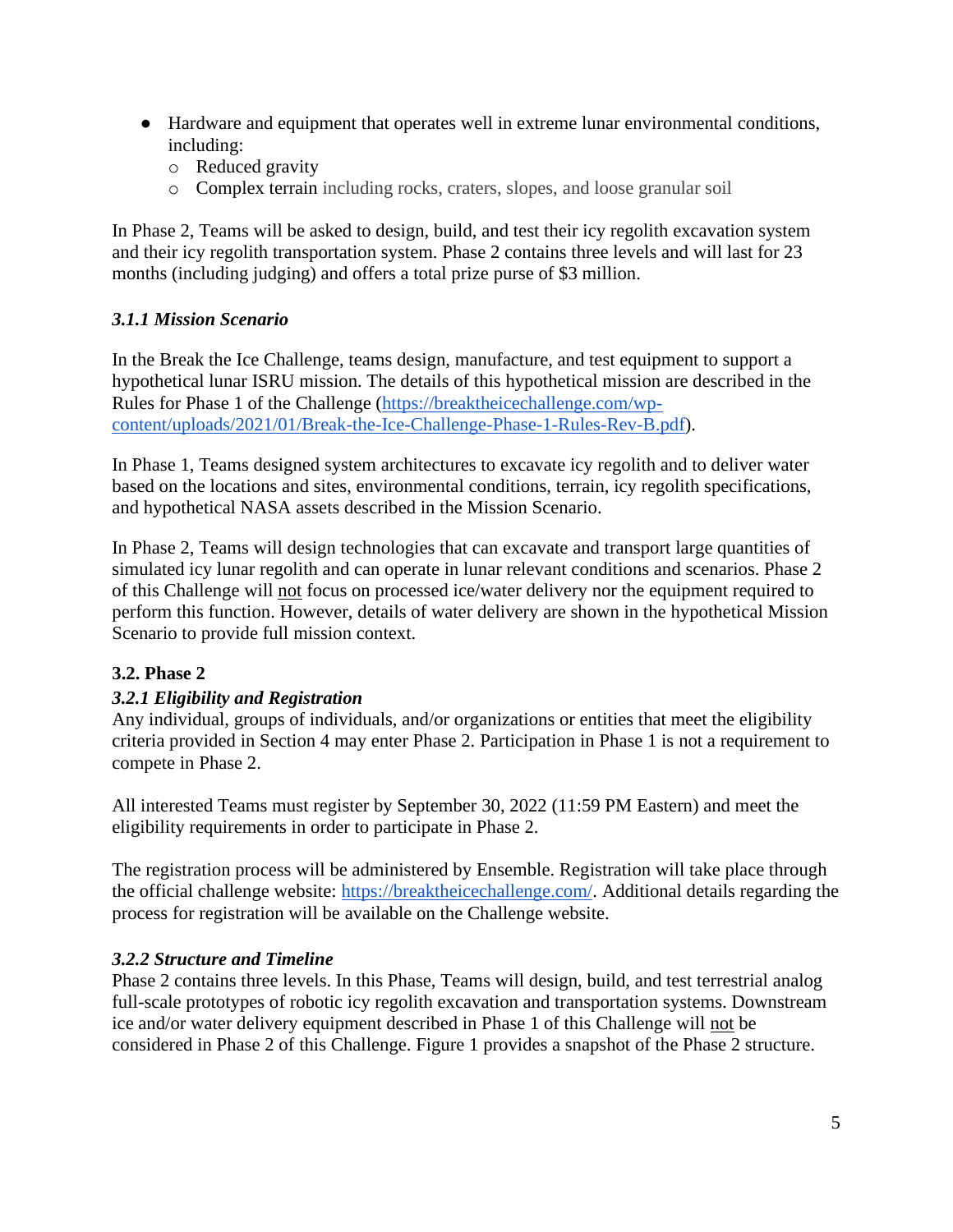

#### *Figure 1. Phase 2 Structure*

In Level 1, Teams will develop detailed engineering designs and long-duration demonstration test plans for their prototype systems. Section 3.2.3 provides the equipment requirements. Section 3.2.4 provides the demonstration test requirements. Level 1 will offer up to \$0.5M in prizes. Level 1 deliverables, prize distribution, and judging criteria are provided in the following sections. All Teams that submit compliant deliverables by the deadline will move to Level 2.

In Level 2, Teams will build their prototype systems and perform long-duration demonstration testing (refer to section 3.2.4) at a facility of their choosing. Excavation will be demonstrated by extracting simulated icy regolith from a test bed as described in Section 3.2.5. Transportation will be demonstrated by hauling excavated icy regolith simulant over a surface which simulates certain physical characteristics of the expected lunar surface as described in Section 3.2.6. Level 2 will offer up to \$1M in prizes. Level 2 deliverables, prize distribution, and judging criteria are provided in the following sections. Up to 15 Teams (including the Level 2 winners and runners up) that score above a minimum score (refer to section 3.2.11) will be invited to compete in Level 3.

In Level 3, Teams will bring the prototype system(s) they built and tested in Level 2 to a designated test facility to compete against other teams. The facility will be chosen and prepared by NASA. Expected testing includes excavation under reduced gravity (using gravity offloading) and transportation over complex terrain (including rocks, craters, slopes, turns, and loose granular soil). More information about Level 3 including detailed testing requirements and judging criteria will be made available at a later date on the challenge website. Level 3 will offer up to \$1.5M in cash prizes. In addition to the cash prizes, NASA will also award opportunities to test concepts in a dusty Thermal Vacuum Chamber (TVAC) that will simulate the temperature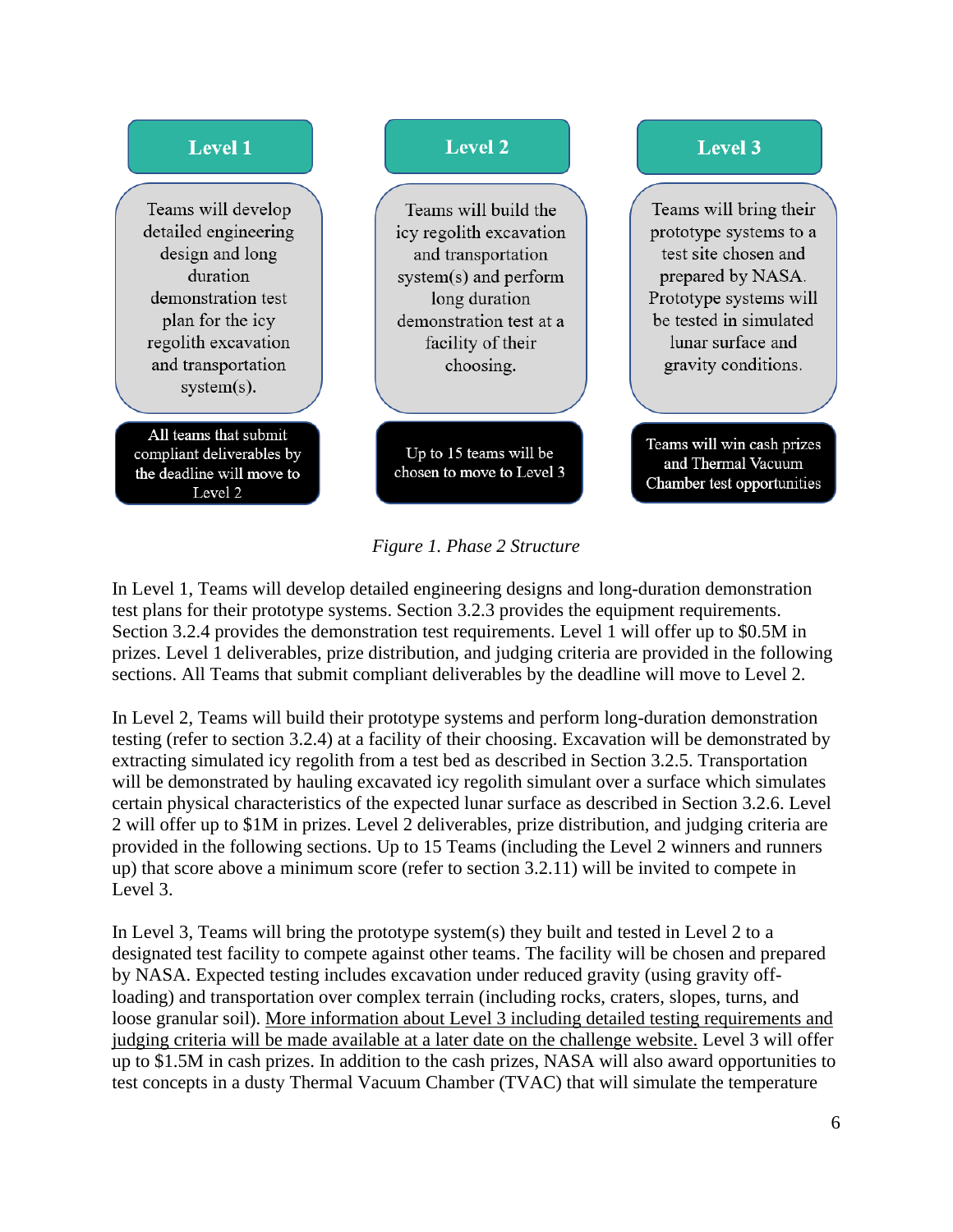and atmospheric pressure conditions at the lunar south pole, which is the most thoroughly investigated region on the Moon using robots and is a target location for future exploration.

| Date                                                               | <b>Description</b>                                                    |  |
|--------------------------------------------------------------------|-----------------------------------------------------------------------|--|
| June 2, 2022                                                       | Phase 2 opens<br>$\bullet$                                            |  |
| June – September                                                   | Webinars to support registered Teams and potential Teams              |  |
| 2022                                                               | Promotional activities and/or other support for registered Teams      |  |
| September 30, 2022                                                 | Phase 2 registration deadline<br>$\bullet$                            |  |
|                                                                    | Eligibility Requirements document and Proof of Insurance<br>$\bullet$ |  |
|                                                                    | submission deadline                                                   |  |
| November 4, 2022                                                   | Level 1 submission deadline                                           |  |
| December 5, 2022                                                   | Level 1 winners' announcement                                         |  |
|                                                                    | Announcement of all Teams that will move to Level 2<br>$\bullet$      |  |
| September 15, 2023                                                 | Deadline to start long duration testing<br>$\bullet$                  |  |
| October 27, 2023                                                   | Level 2 submission deadline                                           |  |
| December 2023                                                      | Level 2 winners' announcement                                         |  |
|                                                                    | Selection and announcement of all Teams that will move to             |  |
|                                                                    | Level 3                                                               |  |
| March 2024                                                         | Deadline for Teams to confirm Level 3 participation                   |  |
| May 2024                                                           | Level 3 competition and winners' announcement                         |  |
| Note: All deadlines are at 11:59 PM Eastern on the specified date. |                                                                       |  |

The following is an overview of the expected timeline for Phase 2 of the Challenge.

# <span id="page-6-0"></span>*3.2.3 Equipment Design Requirements*

Terrestrial analog full-scale prototypes of robotic icy regolith excavation and transportation systems must meet the following design requirements:

- All hardware and equipment must be designed at full scale:
	- o Total system mass must be less than 10,000 kg
	- o Total system must notionally fit inside a 6-meter-diameter, 10-meter-long cylinder
	- o Total system includes:
		- all icy regolith excavation equipment
		- all icy regolith transportation equipment (can be the same robot that conducts excavation)
		- any spare parts that might be needed during the long-term durability demonstration test regimen
		- any tools and equipment that might be needed for repair and maintenance during the long-term durability demonstration test regimen
		- any tools and equipment that might be needed to maintain the test area during the long-term durability demonstration test regimen
- Icy-regolith excavation and transportation equipment:
	- o Must not use wired umbilical power. Only onboard power sources will be allowed (e.g., batteries)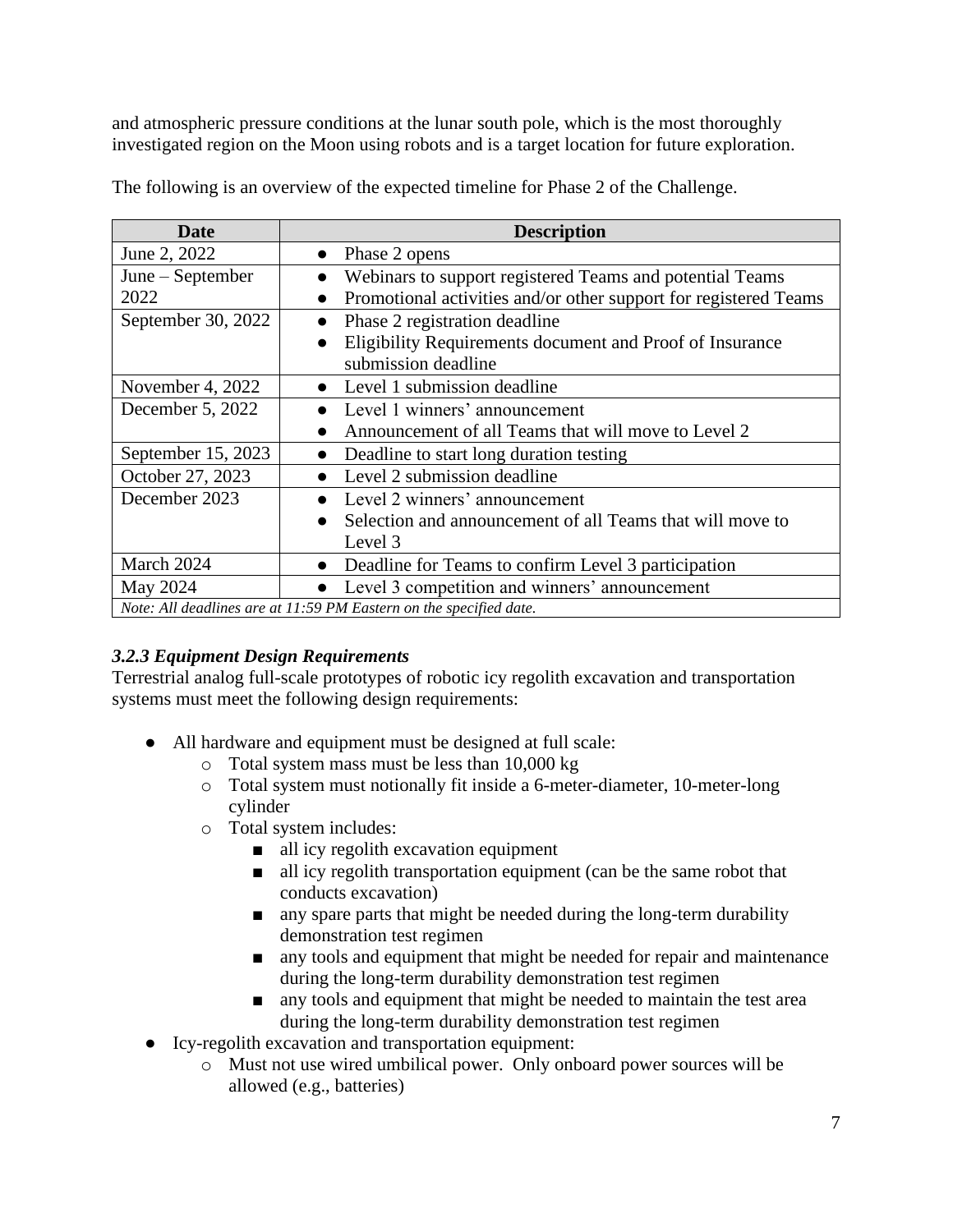- o Must not use wired communications. Only wireless communications equipment will be allowed (e.g., WiFi, Bluetooth, RF)
- o Must not employ any fundamental physical processes, gases, fluids or consumables that would not work in a lunar environment. For example:
	- pneumatic systems are allowed only if the gas is stored and supplied onboard the robot itself
	- hydraulic fluid systems are not allowed unless the power and mass for a fully encapsulating heating system is included that would be capable of keeping the fluid from freezing in the extreme environmental conditions on the lunar surface
	- air-filled or foam filled rubber tires are not allowed, as they would not maintain their integrity in the vacuum of the lunar surface
	- ultrasonic sensors are not allowed, as they would not function in a vacuum

Electronic and mechanical components are not required to be space qualified for lunar atmospheric, electromagnetic, or thermal environments. The Challenge is intended to demonstrate off-world plausible system functionality but the components do not have to be traceable to a space-qualified, radiation-hardened version.

Examples of allowable terrestrial components are: sealed lead-acid batteries, nickel metal hydride batteries, rubber or plastic parts, fan-cooled electronics, and motors with brushes. If a Team has a question about the acceptability of a specific terrestrial component, please send the question to [admin@breaktheicechallenge.com](mailto:admin@breaktheicechallenge.com) to receive official guidance.

Since Teams will be performing their long-term durability demonstrations of their prototype systems at terrestrial locations under ambient environmental conditions, working thermal protection systems appropriate for an extreme lunar environment (i.e., motor heaters, electronics heaters, radiators, etc.) will not be required. Working onboard lighting systems appropriate for an extreme lunar environment will also not be required.

#### <span id="page-7-0"></span>*3.2.4 Durability Demonstration Test Requirements*

Teams will perform a long-term durability demonstration test of their working prototype system per the following requirements:

- Durability demonstration must be performed at a terrestrial location of each Team's choosing.
- Demonstration must include both an excavation subsystem and a transportation subsystem. The transportation subsystem must haul only the material that was previously excavated by the excavation subsystem.
- Demonstration must be performed under ambient conditions (temperature, lighting, atmospheric pressure, naturally occurring dust levels, earth gravity, etc.).
- Teams will target operation of all prototype equipment over a period of 15 full, 24-hour long, earth days, or until equipment fails.
- The excavation subsystem must extract simulated regolith defined in Section 3.2.5.
	- o Teams will target excavating 12,000 kg of simulated regolith.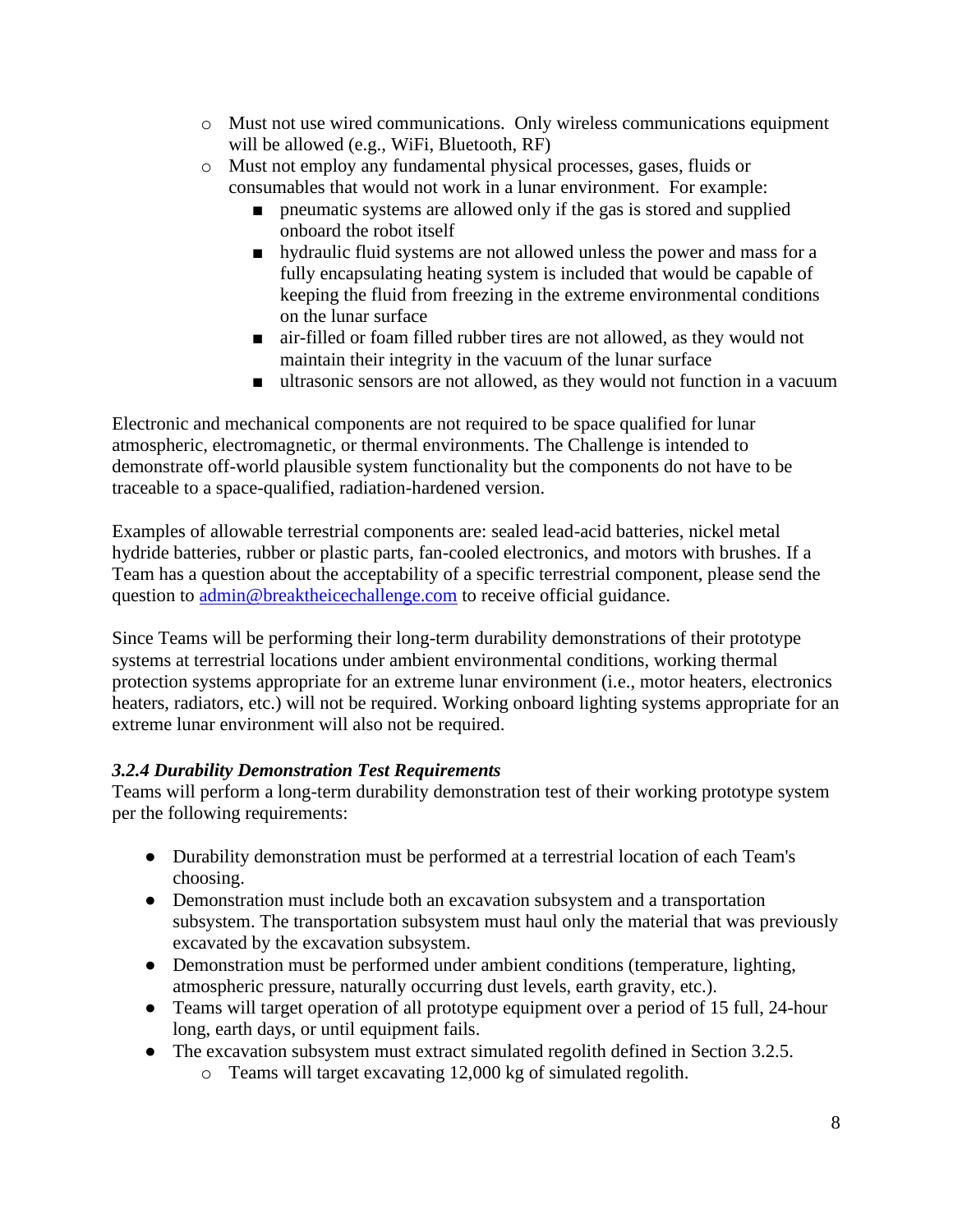- o Teams must start the demonstration using an undisturbed slab of simulated regolith.
- The transportation subsystem must be performed in an area that complies with the requirements of Section 3.2.6.
	- o The transportation component must haul material that was excavated during the excavation component of the demonstration.
	- o Teams will target transporting and delivering 12,000 kg of simulated regolith.
	- o Transportation equipment must haul material 500 meters (one way) to a delivery location.
	- o Transportation equipment must return 500 meters back to the excavation location following delivery of material.
	- o This 500-meter one-way distance is representative of the distance between the Excavation Site and the NASA Water Extraction Plant detailed in the Mission Scenario.
		- Please note per Section 3.2.6 that the 500-meter travel distance requirements can be met inside a small area as long as the equipment's onboard odometry sensor accurately reads 500 meters per each one-way trip.
- Human intervention with the prototype icy regolith excavation and transportation equipment is allowed during the long-term durability demonstration with the following caveats:
	- o prototype icy regolith excavation and transportation equipment can be either remotely controlled by human operators or fully autonomous or anywhere inbetween
	- o in case of excessive wear or breakdown, manual repairs and parts replacement are allowed, provided worn parts are saved for inspection and details of excessive wear and breakdowns are included in the final Durability Demonstration Test Report, as detailed in section 3.2.9.2
	- o any spare parts that might be needed during the test:
		- must have been identified in the Durability Demonstration Test Plan
		- must be on hand throughout the Durability Demonstration
		- must have been weighed and their mass counted as part of the total mass of equipment
		- examples of spare parts include spare tires, swapped out batteries, spare electronics, spare digging teeth, redundant robots, redundant subsystems, etc.
	- o any tools and equipment that might be needed for repair and maintenance of prototype icy regolith excavation and transportation equipment during the test:
		- must have been identified in the Durability Demonstration Test Plan
		- must be on hand throughout the Durability Demonstration
		- must have been weighed and their mass counted as part of the total mass of equipment
		- energy consumed by tools and equipment during prototype icy regolith excavation and transportation equipment repair and maintenance will not be collected nor reported as part of the total energy used by the system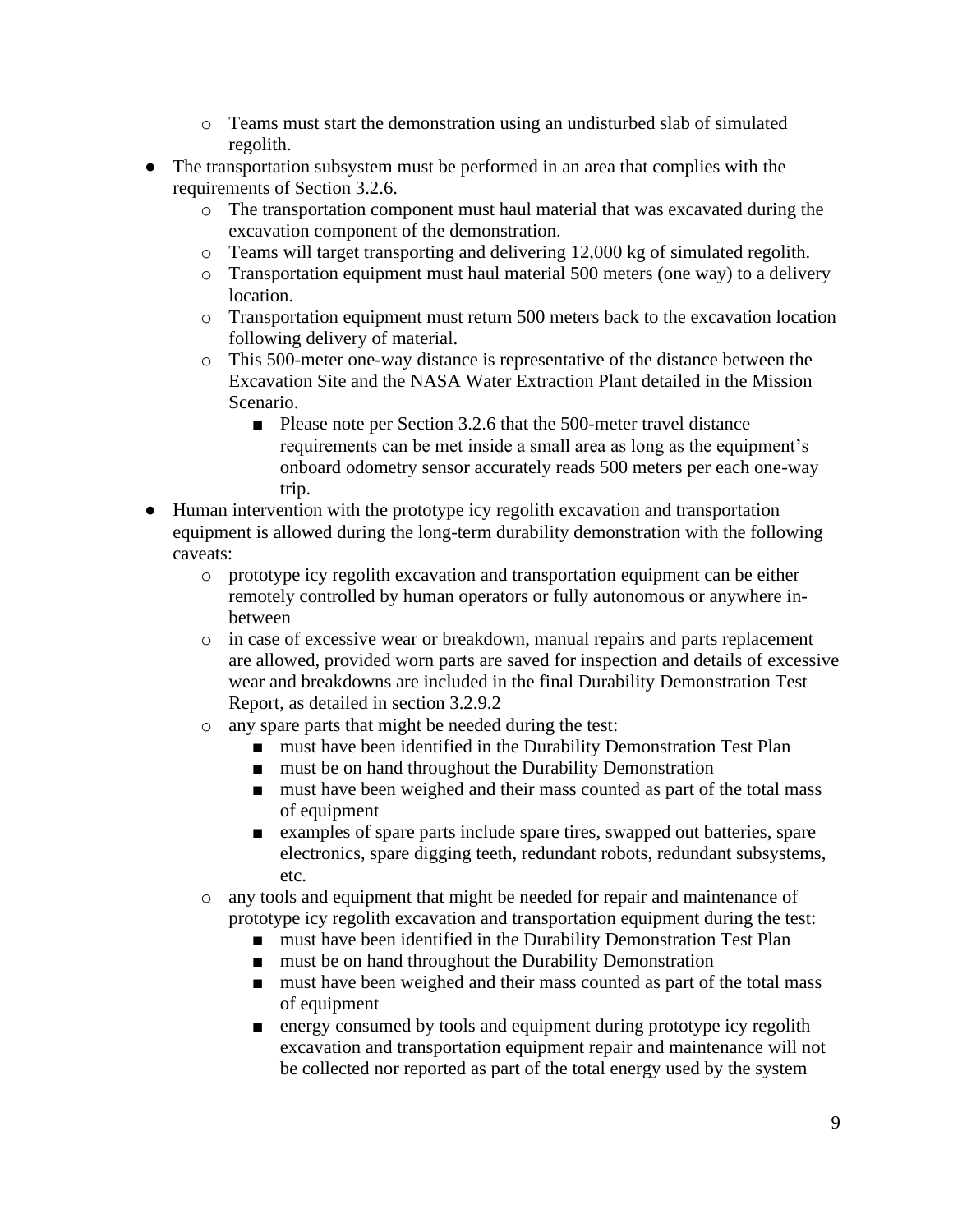- examples of tools and equipment for repair and maintenance include jacks, cranes, toolboxes, power tools, hand tools, etc. (humans using the tools and equipment do not need to be weighed and counted)
- o the 15-day timer must not pause for any prototype equipment repair and maintenance activities
- o if equipment fails prior to the end of the 15-day durability demonstration test and no spare parts are available for repair, the durability demonstration must be terminated early

# <span id="page-9-0"></span>*3.2.5 Icy Regolith Simulant*

The simulated icy regolith utilized by Teams for long duration excavation demonstration shall meet the minimum requirements provided below. Teams shall submit mixture design, certified test report, and a geometry sketch of their icy regolith simulant for review per deliverables in section 3.2.9 and schedule in section 3.2.2.

Concrete materials will be used to simulate the assumed mechanical properties of 4% water weight lunar icy regolith. The 10% water weight icy regolith detailed in the Phase 1 Rules of this Challenge will not be simulated nor utilized in Phase 2.

- Simulated icy regolith shall be made from Controlled Low Strength Materials (CLSM) following the guidance provided in the American Concrete Institute report, ACI 229R Report on Controlled Low-Strength Materials (available at [https://www.concrete.org\)](https://www.concrete.org/).
	- There are no specific requirements or testing of bulk density or tensile strength.
	- Lightweight aggregates are not permitted.
- Simulated icy regolith shall be proven to have an unconfined compressive strength of 1.5 to 2.0 MPa at the start of the Durability Demonstration Test.
	- ASTM C39 Compression Test of 150 mm by 300 mm cylinders are recommended for verifying compressive strength.
- The geometry of the icy regolith simulant is as follows:
	- The depth of the simulated material to be excavated shall be no more than 80 cm.
	- The width and length shall be any dimensions necessary to accommodate the equipment under test. Any shape (square, rectangular, circular, etc.) is also acceptable.
	- A minimum of 20 cm of additional buffer area (an area not to be excavated) shall surround the volume to be excavated in order to minimize the likelihood of a crack that propagates through the boundary of the deposit. See Figure 2.
- Simulated material to be excavated shall be placed in a continuous process lasting no longer than 8 hours.
- Dry (0% water) overburden shall <u>not</u> be simulated.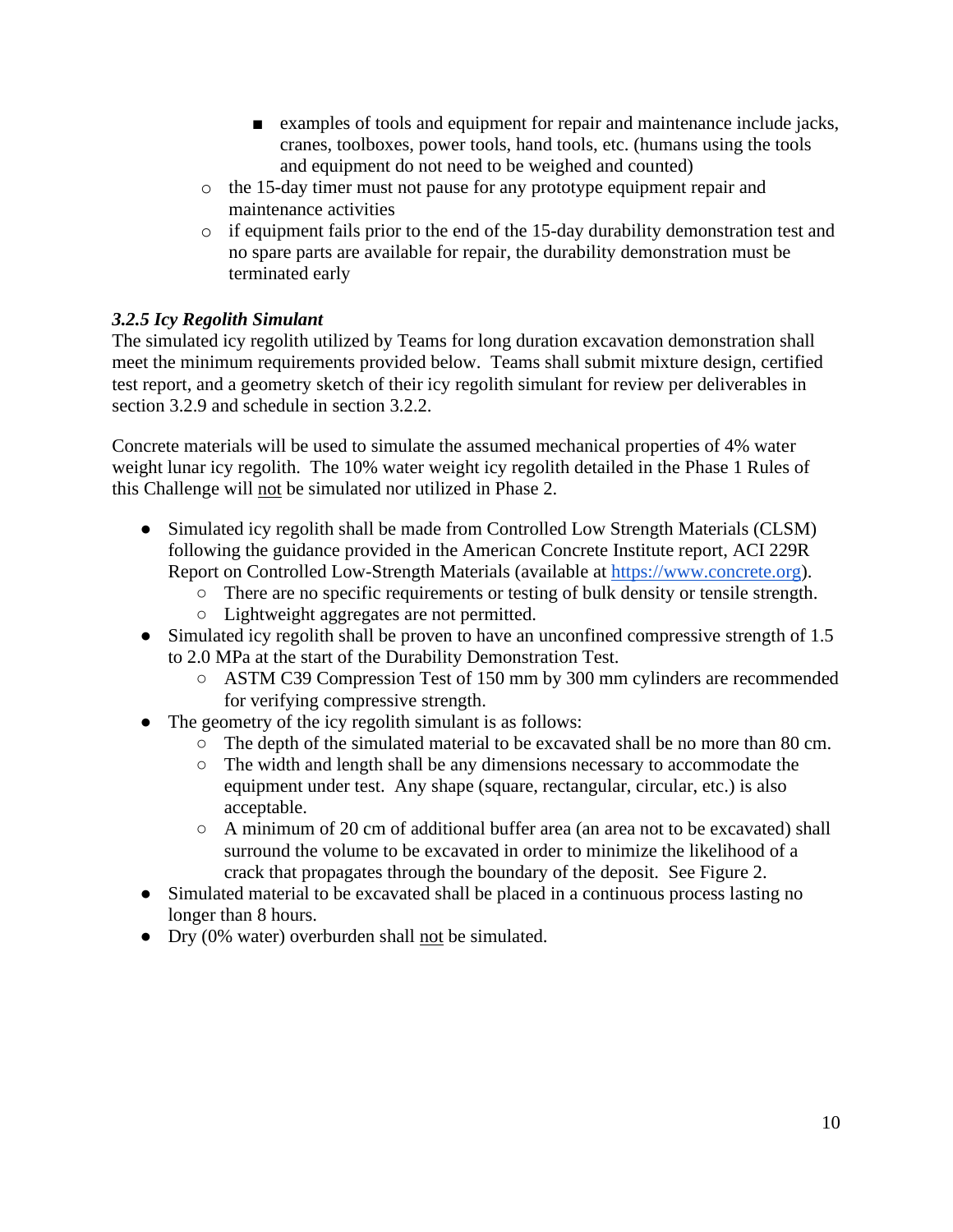

*Figure 2. Side view of icy-regolith simulant bed, buffer area shown in green*

# <span id="page-10-0"></span>*3.2.6 Transportation Demonstration Area*

Rather than prescribing a specific track size, shape, length, roughness, layout, slope, track surface makeup, particle shape, mineralogy, size distribution, and compaction, this Challenge allows each Team to create their own transportation demonstration area capable of demonstrating and testing terrestrial analog full-scale prototypes of robotic icy regolith transportation systems continuously for 15 days. Teams must explain and justify the extent to which their transportation demonstration area simulates the physical and environmental details of the anticipated lunar surface.

The area used for long duration transportation demonstration shall meet the minimum requirements provided below. Teams shall submit plans and specifications for their transportation demonstration area for review per deliverables in section 3.2.9 and schedule in section 3.2.2.

- The minimum one-way travel distance shall be 500 meters from simulated Excavation Site to simulated Water Extraction Plant.
	- This 500-meter travel distance can be performed inside a small area by following multiple paths that are less than the one-way distance, as long as the equipment's onboard odometry sensor accurately reads 500 meters per each one-way trip.
- Transportation equipment shall drive in the transportation demonstration area in both directions equally. In other words, equipment will drive in one direction to get to the simulated Water Extraction Plant and then drive in the opposite direction to return to the simulated Excavation Site
- The surface of the transportation demonstration area should simulate the surface conditions the Team assumed in designing the icy-regolith transportation system.
- The prototype robotic icy regolith transportation system must repeatedly drive on the same path throughout the Durability Demonstration Test.
- Teams must simulate the regolith delivery to the Water Extraction Plant (detailed in the Mission Scenario) to the following fidelity:
	- The designated delivery location for the simulated regolith must be capable of receiving and weighing the material that was hauled and delivered by the prototype robotic icy regolith transportation system.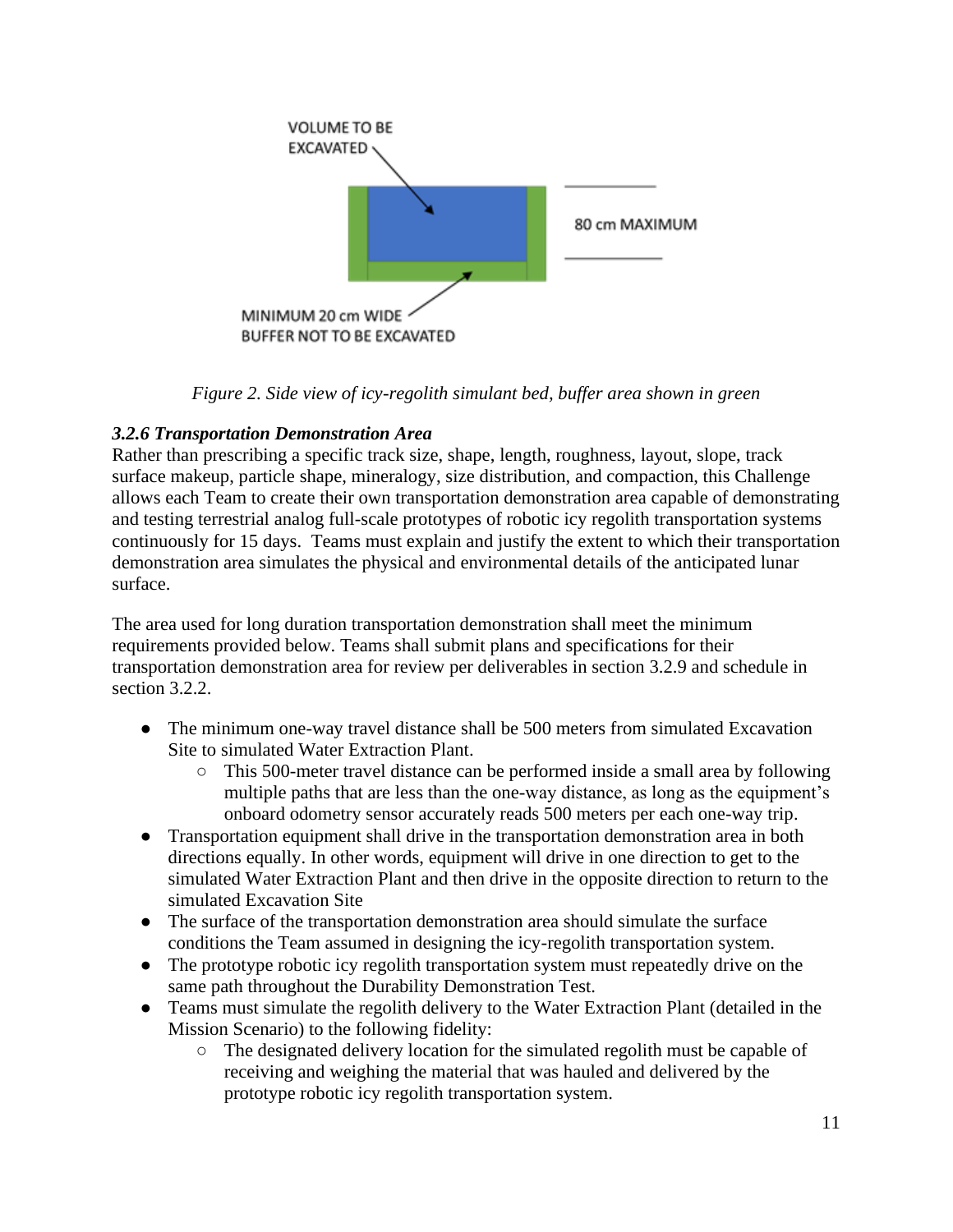- Once delivered, material must be weighed either automatically or manually within the designated delivery location.
- Once weighed, material may be removed either automatically or manually from the designated delivery location.
- Teams must target a delivery rate of 800 kg every 24 hours.
	- A daily delivery that is within plus or minus 10% of the target rate is acceptable. Deliveries greater than or less than the target range will have a negative effect on scoring.
- Human intervention with the transportation demonstration area is allowed during the long-term durability demonstration with the following caveats:
	- robotic maintenance equipment can be either remotely controlled by human operators or fully autonomous or anywhere in-between
		- only robotic maintenance of the transportation demonstration area is allowed – human held tools and equipment are not to be used to maintain or repair the transportation demonstration area once the Durability Demonstration Test has started
	- robotic maintenance equipment that might be needed for transportation demonstration area repair and maintenance during the test:
		- must have been identified in the Durability Demonstration Test Plan
		- must be on hand throughout the Durability Demonstration
		- must have been weighed and their mass counted as part of the total mass of equipment
		- energy consumed during transportation demonstration area repair and maintenance will not be collected nor reported as part of the total energy used by the system
		- examples of robotic maintenance equipment for repair and maintenance of transportation demonstration area include earth moving equipment, surface preparation equipment, soil compaction equipment, rock moving equipment, etc.
	- the 15-day timer must not pause for any transportation demonstration area repair and maintenance activities
	- if robotic maintenance equipment fails prior to the end of the 15-day durability demonstration test and the transportation demonstration area conditions can no longer be sufficiently justified as simulating the physical and environmental details of the anticipated lunar surface, the durability demonstration must be terminated early

#### <span id="page-11-0"></span>*3.2.7 Data Collection*

During the long-term durability demonstration, the following data must be collected by the Team:

- At least one live 1080 line or better resolution video stream that is either publicly accessible or is privately accessible to the NASA Judging Panel
	- o This live feed must be broadcast during the entire 15-day duration of the durability demonstration test
	- o Separate video feeds focusing on each major piece of hardware and equipment being demonstrated (excavator, regolith transporter, etc.) are required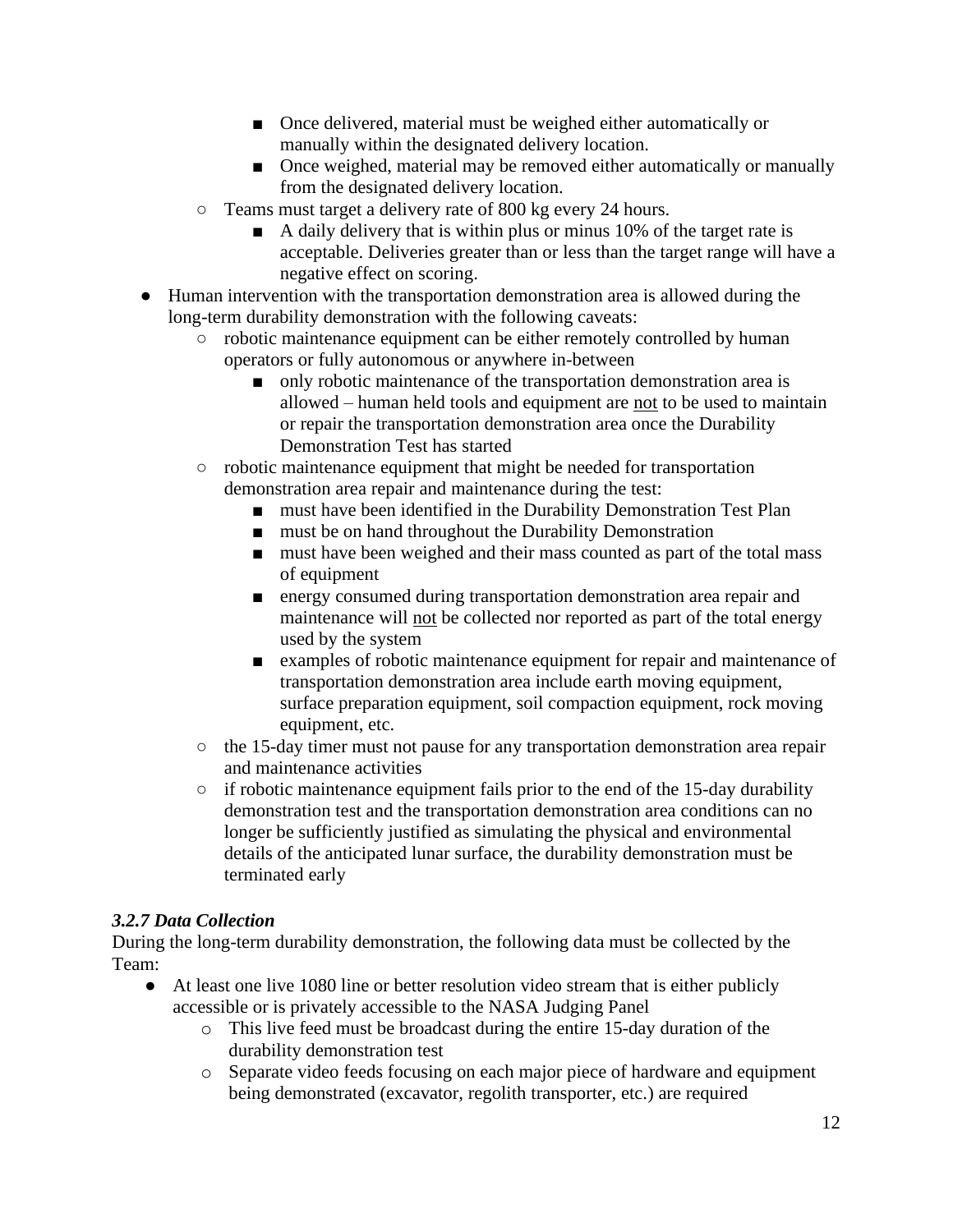- Detailed photos of each major piece of hardware and equipment performing normal operations
- Mass of each piece of equipment, including spare parts and repair and maintenance tools on standby whether used or unused during the demonstration, plus total system mass
- Energy used by each piece of prototype icy regolith excavation and transportation equipment, plus total system energy
	- o Energy usage must be collected using commercial-off-the-shelf energy data logger devices.
	- o Each energy data logger device must be installed in series (inline) with the robot's energy source (battery pack) in order to track total energy used by the robotic system.
	- o Energy consumed by tools and equipment during prototype icy regolith excavation and transportation equipment repair and maintenance will not be collected nor reported
	- o Energy consumed by tools and equipment during transportation demonstration area repair and maintenance will not be collected nor reported
- Runtime of each piece of equipment, plus total system runtime, plus total number of icy regolith excavation and transportation robots
	- o Runtime can be collected using commercial-off-the-shelf sensors, or it can be logged manually by test staff
	- o Runtime is defined as any motion of the equipment under test (for example, digging, driving, dumping, etc). Down time, idle time, and recharge time is not considered runtime.
- Total distance traversed by icy-regolith transportation equipment during transportation of material from the excavation location to the delivery location, plus total number of icyregolith transportation equipment round trips between simulated Excavation Site and simulated Water Extraction Plant
	- o Distance traversed can be collected using commercial-off-the-shelf sensors, or it can be logged manually by test staff
	- o Number of round trips can be collected automatically by proximity or other applicable sensors, or it can be logged manually by test staff
- Compressive strength of icy regolith simulant at the beginning and end of the 15-day test period.
- Total amount (kg) of icy regolith simulant excavated and delivered
	- o A daily record (at the end of each 24 hour period) of the mass of regolith delivered.
	- o Any material processed by the excavation equipment which is not also transported and delivered by the transportation equipment will not be scored and should not be reported.
- Log of parts replaced, breakdowns, issues requiring human intervention, along with jobhours spent on repairs and maintenance on the prototype icy regolith excavation and transportation equipment.
- Log of any maintenance or repair to the Transportation Demonstration Area.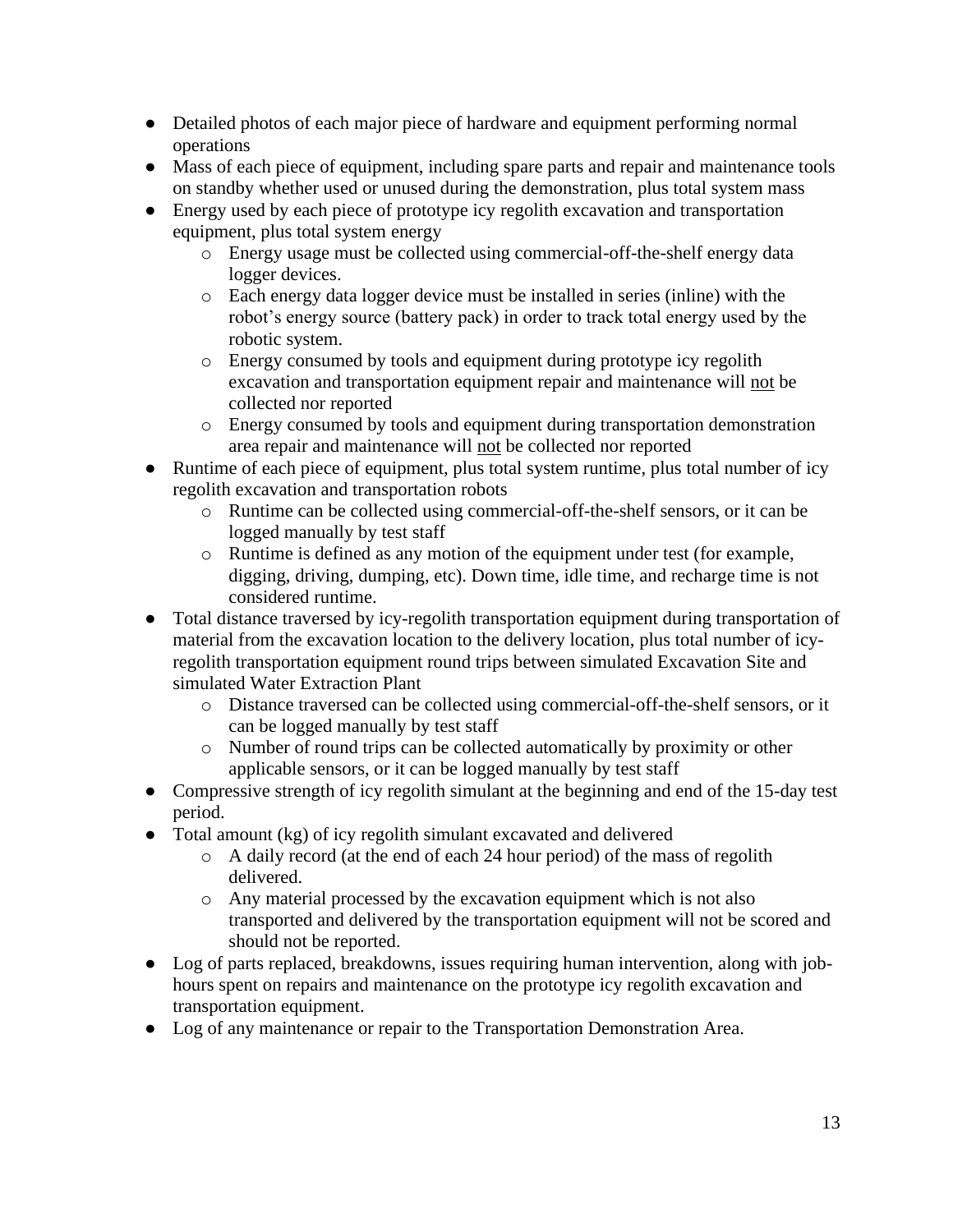#### <span id="page-13-0"></span>*3.2.8 Onsite Observation Visits*

The Break the Ice Challenge judging staff will visit all the Teams that are eligible to win prizes during the course of long-term durability demonstrations. Notice of an on-site observation visit will be provided to the Team Lead at least 24 hours prior to arrival of the judging staff. Each site visit is expected to be completed within the span of two days. Teams must satisfy the following requirements relating to onsite visits:

- Notify the Break the Ice Lunar Challenge organizers of anticipated start date of durability demonstration a minimum of 28 days in advance of anticipated start date. Any changes to the start date of the test after sending this notification must be immediately communicated with a justification for the change. All notifications must be sent to [admin@breaktheicechallenge.com.](mailto:admin@breaktheicechallenge.com)
- Upon arrival, provide the Break the Ice Lunar Challenge judging staff with the following:
	- o Appropriate personal protective equipment
	- o Detailed tour of testing site, including excavation component, transportation component, icy-regolith simulant
	- o Detailed tour of the hardware and equipment under test
	- o Detailed tour of planned spare parts and repair tools

#### <span id="page-13-1"></span>*3.2.9 Deliverables/Submission elements*

Teams will submit the below deliverables. Refer to the competition calendar in Section 3.2.2 for the submission deadlines. Teams that fail to submit the Level 1 submissions before the deadline will be disqualified and will not be allowed to continue further in the competition.

#### <span id="page-13-2"></span>*3.2.9.1 Level 1 Deliverables*

The following Level 1 deliverables will be evaluated by the Judging Panel in the order they are received to determine whether they are compliant with the requirements detailed in this rules document. Each Team Lead will then be notified regarding their compliance status. This evaluation of Level 1 deliverables and Team compliance notification will take at least two full weeks from submission.

If a Team is considered not compliant, they will be notified of the areas of design that require additional attention. If the deadline for Level 1 submission has not passed, non-compliant Teams may then resubmit Level 1 deliverables for further assessment and evaluation. There is no limit on the number of times a Team may resubmit material before the Level 1 submission deadline (provided in Section 3.2.2). However, each submission requires at least two full weeks for evaluation by the Judging Panel.

- **Submission Title**: Please provide a title that may be displayed on the competition website and other media post-submission.
- **Team Information:** Submit a Curriculum Vitae and headshot for each Team Member.
- **Technical Abstract**: Provide a brief description of the excavation and transportation system(s). Focus on delivering a compelling overview so that the Judging Panel members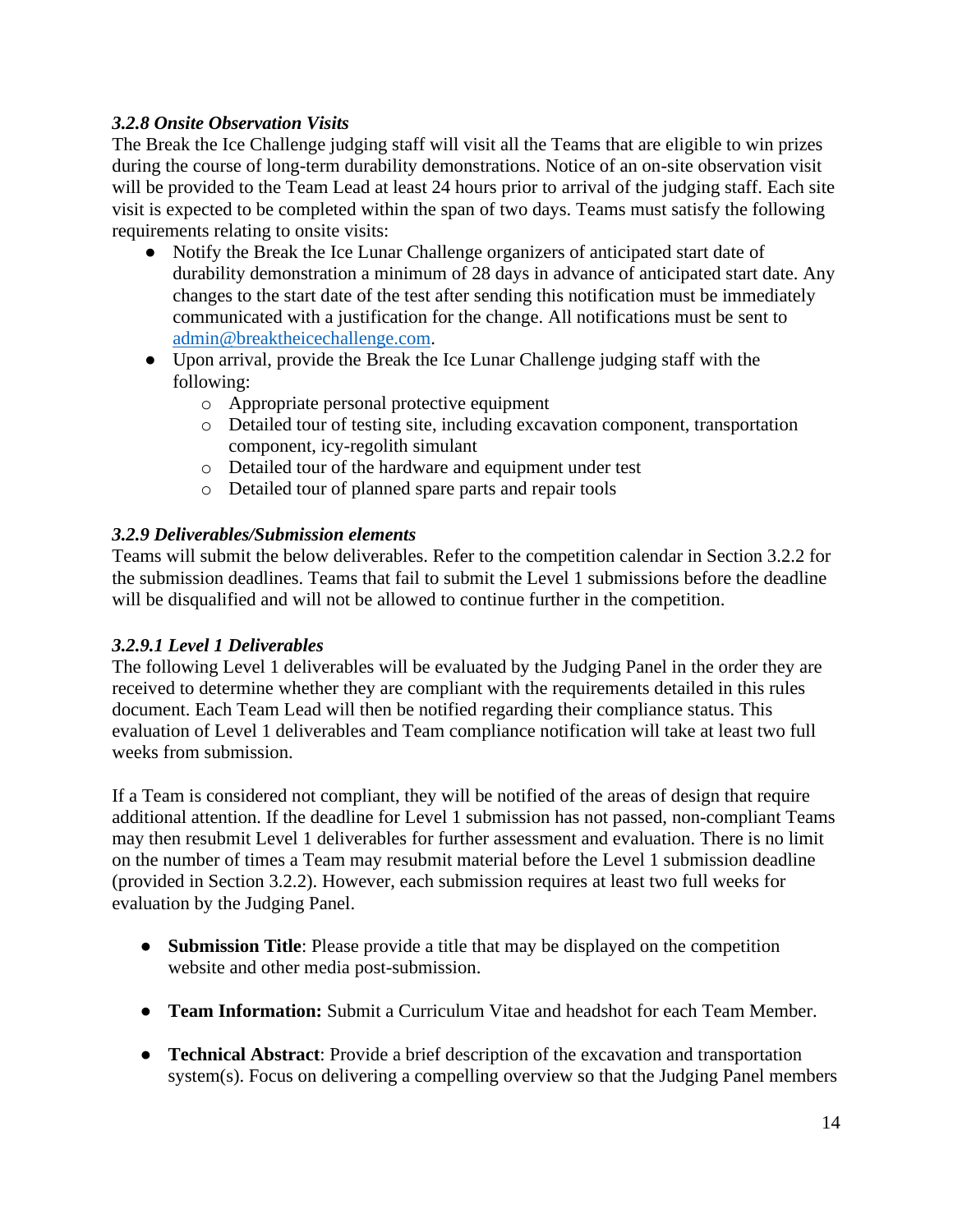assigned to score your application will want to read more. This is your opportunity to make a strong first impression, so make every word count!

- **Intellectual Property**: Explain who owns the intellectual property of the proposed system. If the system is built on existing or off-the-shelf technology, detail the permissions (if applicable) they have to use that technology. If a Team is part of an organization, the submission should indicate which Team Members own the intellectual property.
- **Team Introduction Video:** Submit a short video to introduce the Team. This video can also optionally summarize the Team's plans for Phase 2.
- **Legal and other required documentation, as described in Section 4 and the eligibility requirements document**
- **Detailed Design Report**: Detail the Team's terrestrial analog full-scale prototypes of robotic icy regolith excavation and transportation systems. This report must address the suitability of the design for lunar conditions and how the design complies with the requirements of Section 3.2.3.
	- o Report must provide a summary description of the conceptual design for the following subsystems:
		- Electrical
		- Mechanical
		- Power
		- Thermal
		- Communication
		- Software
	- o Report must provide a detailed description of the following subsystems, that is sufficient to understand the design intent for the systems that are being tested in the durability demonstration:
		- Excavation
		- Regolith movement/conveyance
		- Mobility and Traction
- **CAD Models and/or Drawings**: Include 3D CAD models or 2D drawings of the fullscale prototypes of robotic icy-regolith excavation and transportation systems. These models/drawings may utilize simple placeholders for any sensitive or proprietary design details that a Team wishes to keep internal. However, the overall length, width, and height of systems and equipment must be shown.
- **Durability Demonstration Test Plan**: Detail the Team's plans for performing a longterm durability demonstration of their working prototype system. The test plan must include the following details:
	- o Planned durability demonstration site address and entry instructions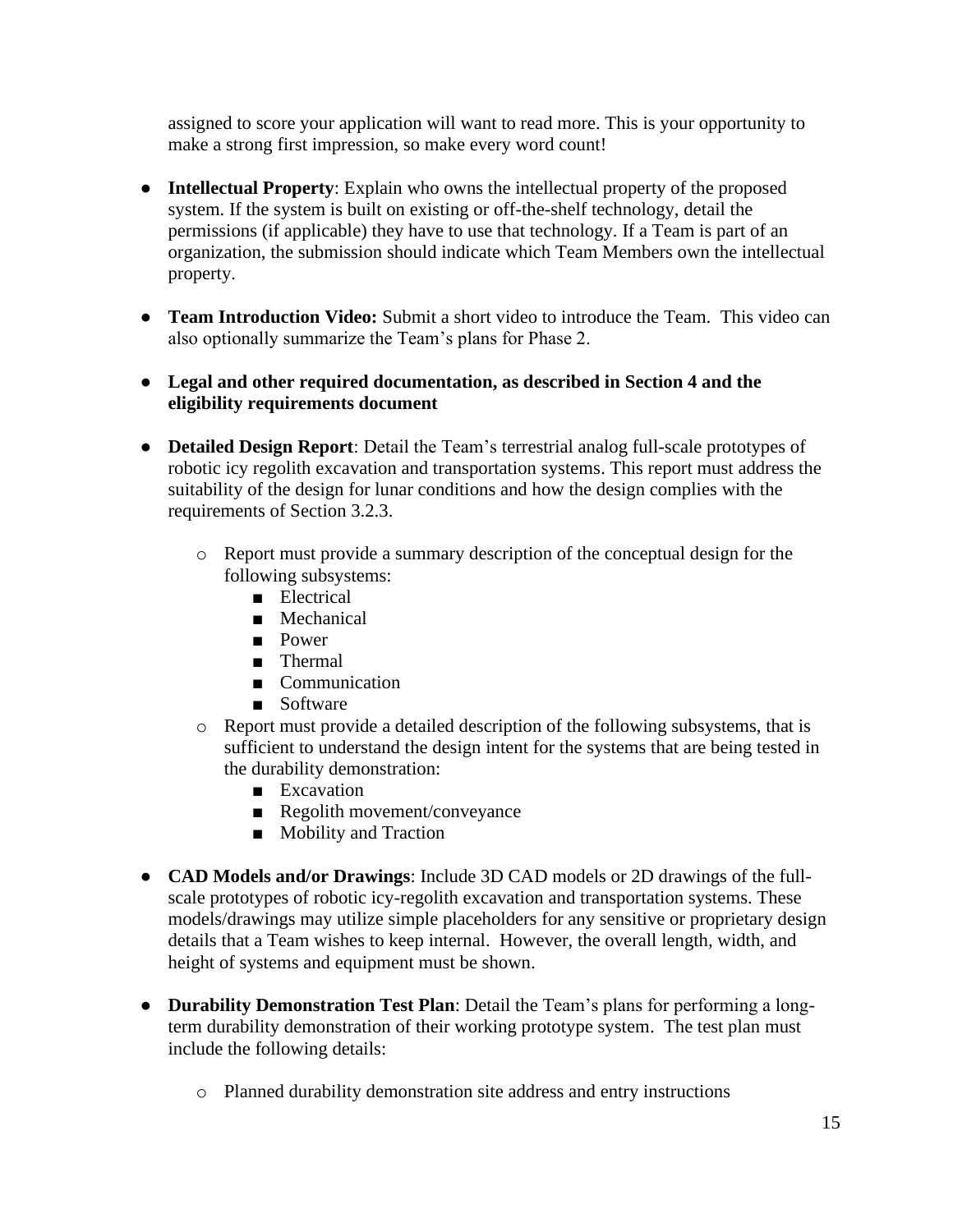- o Primary and backup points of contact for judging staff entry into demonstration site (name, title, email address, phone number)
- o Planned demonstration start date and planned schedule of high-level tests
- o Plans for operating of each piece of prototype equipment over the 15-day test period.
- o Plans for creating and placing regolith simulant, including a simulant mixture design and sketch of the deposit geometry.
- o Proposed drawing of transportation demonstration area layout, including applicable excavation location, delivery location, and path of travel in-between
- o Plans for delivery location including transfer and weighing of transported regolith simulant material
- o Plans and justification for emulating physical and environmental details of anticipated lunar surface
- o Plans for creating transportation demonstration area
- o Planned runtime for each piece of prototype equipment (excavator, transporter, etc.)
- o Planned distance traversed by each piece of prototype equipment
- o Planned amount of icy regolith simulant to excavate and transport
- o Planned flow rate (kg per hour, kg per day, etc.) and trip frequency (trips per hour, trips per day, etc.) of regolith simulant into simulated Water Extraction Plant
- o Planned spare parts, if any
- o Tools and equipment and plans for repair and maintenance of each piece of prototype robotic equipment
- o Tools and equipment and plans for repair and maintenance of Transportation Demonstration Area
- o Plans for recharging and/or battery swapping
- o Plans for data collection and video streaming
	- Note that the link to the live video stream must be provided on the test start date to [admin@breaktheicechallenge.com.](mailto:admin@breaktheicechallenge.com)

| <b>Phase 2 Submission</b><br><b>Level 1 Element</b> | <b>Form Field</b><br><b>Character Limit</b> | <b>Narrative</b><br>Page* Limit | <b>Limit on</b><br><b>Attachments</b><br>(such as data files,<br>illustrations, video,<br>etc.) |
|-----------------------------------------------------|---------------------------------------------|---------------------------------|-------------------------------------------------------------------------------------------------|
| <b>Submission Title</b>                             | $\sim$ 5 words/                             |                                 |                                                                                                 |
|                                                     | 30 characters                               |                                 |                                                                                                 |
| <b>Technical Abstract</b>                           | $\sim$ 250 words/                           |                                 |                                                                                                 |
|                                                     | 1,500 characters                            |                                 |                                                                                                 |
| <b>Intellectual Property</b>                        | $\sim 50$ words/                            |                                 |                                                                                                 |
|                                                     | 300 characters                              |                                 |                                                                                                 |
| <b>Team Information</b>                             |                                             |                                 | 25 pages in Portable                                                                            |
|                                                     |                                             |                                 | <b>Document Format</b>                                                                          |
|                                                     |                                             |                                 | (PDF)                                                                                           |

#### **Summary of Level 1 Submission Elements Limits**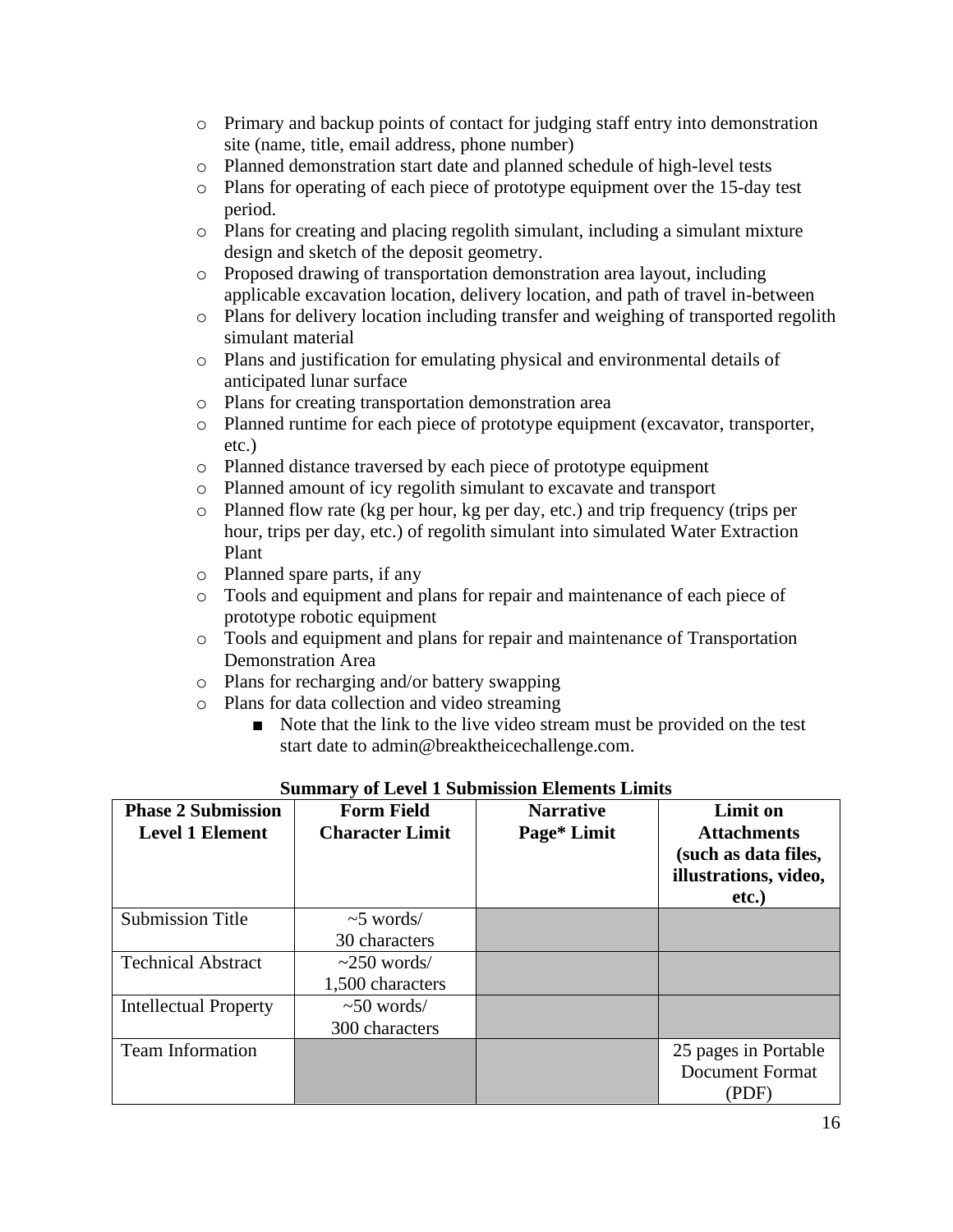| <b>Team Introduction</b><br>video                                |                                    |          | Maximum of four $(4)$<br>minutes uploaded to<br>an online platform<br>that should be<br>accessible by judges.   |
|------------------------------------------------------------------|------------------------------------|----------|-----------------------------------------------------------------------------------------------------------------|
| Legal and other<br>required<br>documentation                     | $\sim$ 100 words/500<br>characters |          | 25 pages in Portable<br><b>Document Format</b><br>(PDF)                                                         |
| <b>Detailed Design</b><br>Report                                 |                                    | 25 pages |                                                                                                                 |
| CAD<br>models/drawings                                           |                                    |          | 3D CAD model and<br>2D drawings<br>viewable in freely<br>available CAD<br>viewer                                |
| Durability<br><b>Demonstration Test</b><br>Plan                  |                                    | 25 pages |                                                                                                                 |
| Layout Drawing of<br>Transportation<br><b>Demonstration Area</b> |                                    |          | A single sheet PDF<br>drawing that when<br>printed full sized is<br>no larger than an E<br>size Drawing format. |

 $*A$  "page" is defined as Letter size paper (8.5 x 11 inches) with 12-point font (Times New Roman) and one-inch margins. Information contained in any excess pages beyond the page limit will be ignored.

#### <span id="page-16-0"></span>*3.2.9.2 Level 2 Deliverables*

- **Durability Demonstration Test Report**: Detail the Team's long-term durability demonstration of their working prototype system. This document must include the following details:
	- o Demonstration start date, duration, and as-run schedule of tests
	- o Sequence for operating and exercising each piece of prototype equipment
	- o Description of any changes in the Demonstration Test Plan from that submitted in Level 1
	- o Description of any changes to the prototype robot design submitted in Level 1.
	- o Photos of each major piece of hardware and equipment performing normal operations
	- o Log of parts replaced, breakdowns, issues requiring human intervention, along with job-hours spent on repairs on the prototype icy regolith excavation and transportation equipment.
	- o Log of any maintenance or repair of the Transportation Demonstration Area
	- o Post demonstration inspection results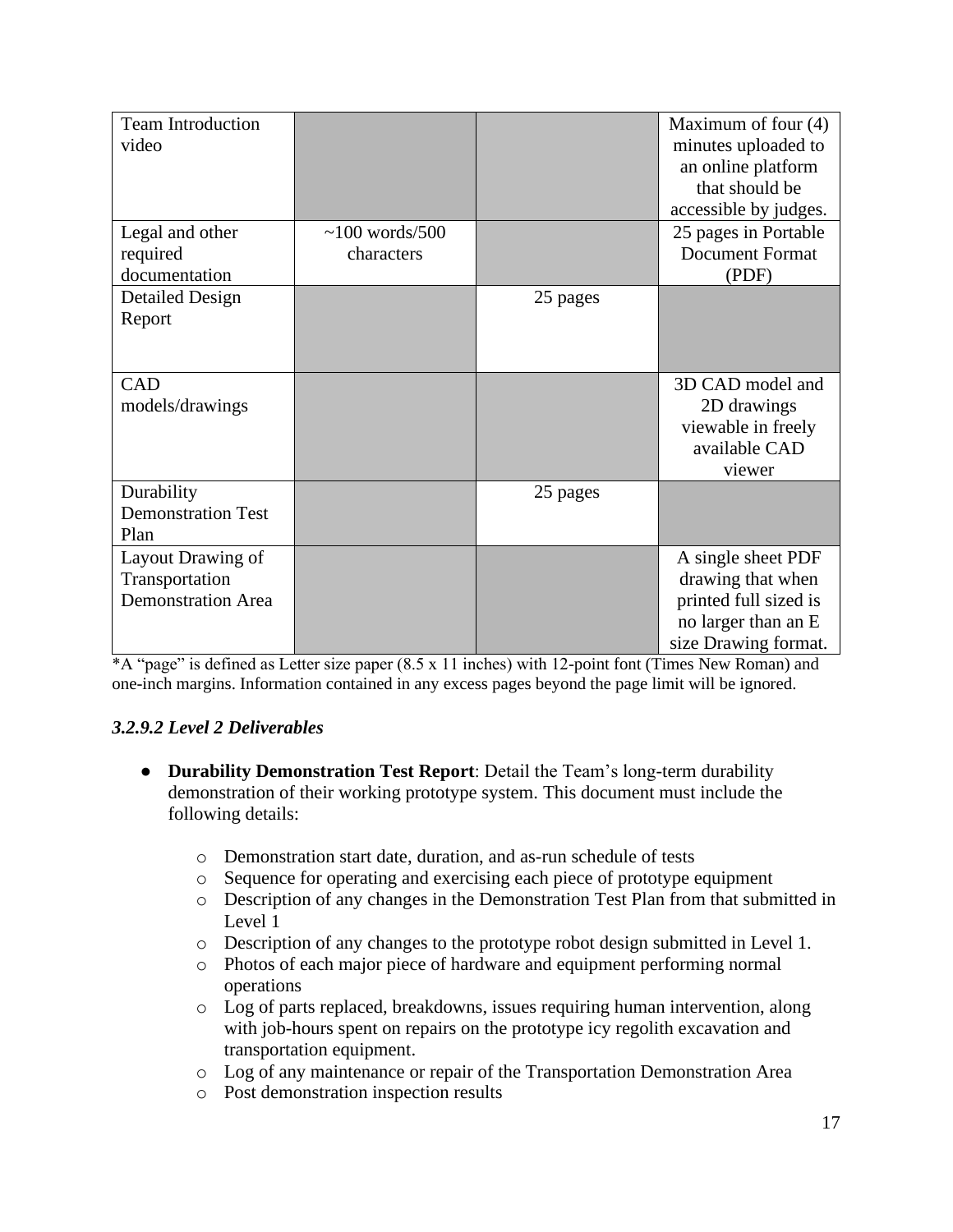- o Details of icy regolith simulant bed used in demonstration:
	- mixture design
	- certified compressive strength test report at the beginning and end of the 15-day test period
	- geometry sketch
- o The following information shall be provided in a table:
	- Mass (kg) of each piece of equipment, including spare parts (whether used or not) and repair and maintenance tools (whether used or not), plus total system mass (kg)
	- Energy used by each piece of prototype icy regolith excavation and transportation equipment (kWh), plus total system energy (kWh)
		- Not counting energy used during repair and maintenance of prototype icy regolith excavation and transportation equipment nor repair and maintenance of transportation demonstration area.
	- Runtime (hours) of each piece of equipment, plus total system runtime, plus total number of icy regolith excavation and transportation robots
	- Total distance traversed (km) by icy-regolith transportation equipment, plus total number of icy-regolith transportation equipment round trips between simulated Excavation Site and simulated Water Extraction Plant
	- Total mass (kg) of icy regolith simulant excavated and delivered
		- Any material processed by the excavation equipment which is not also transported and delivered by the transportation equipment will not count towards the Team's score.
		- Daily (at the end of each 24-hour period) log of the mass of simulated icy regolith delivered
- **Durability Demonstration Time-Lapse Video**: Must show a minimum of 3 full cycles of excavation, transportation, and delivery from each piece of equipment recorded during the Team's long-term durability demonstration of their working prototype system. For equipment operating continuously without discrete cycles, a minimum of 2 hours of operation from that equipment is acceptable.
- **Safety analysis**: Identify any potentially hazardous material or other safety concerns related to the terrestrial analog full-scale prototypes. This safety analysis must specifically consider future possible transport and operation of your equipment in a test facility (NASA or other) and potential interactions with humans (i.e. NASA judging staff).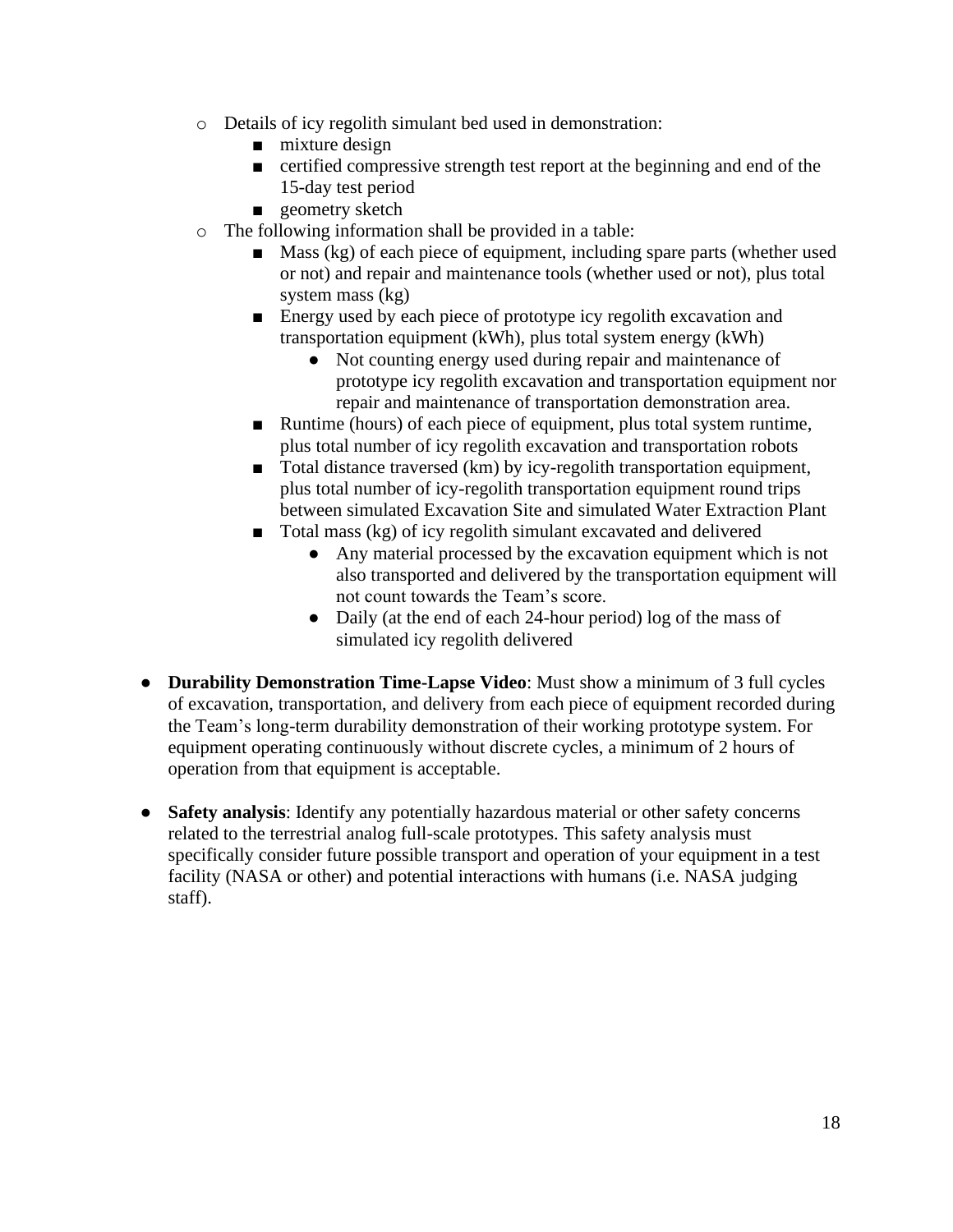| of $E_{\rm V}$ of $\mu$ bubilipolynt environts $E_{\rm I}$ |                        |                  |                         |  |
|------------------------------------------------------------|------------------------|------------------|-------------------------|--|
| <b>Phase 2 Submission</b>                                  | <b>Form Field</b>      | <b>Narrative</b> | <b>Limit on</b>         |  |
| <b>Level 2</b>                                             | <b>Character Limit</b> | Page* Limit      | <b>Attachments</b>      |  |
| <b>Submission Element</b>                                  |                        |                  | (such as data files,    |  |
|                                                            |                        |                  | illustrations, video,   |  |
|                                                            |                        |                  |                         |  |
|                                                            |                        |                  | etc.)                   |  |
| Durability                                                 |                        | 30 pages         | A PDF with photos of    |  |
| <b>Demonstration Test</b>                                  |                        |                  | each major piece of     |  |
| Report                                                     |                        |                  | hardware and            |  |
|                                                            |                        |                  | equipment               |  |
|                                                            |                        |                  | performing normal       |  |
|                                                            |                        |                  | operations that is less |  |
|                                                            |                        |                  | than 25 MB              |  |
| Durability                                                 |                        |                  | Maximum of four $(4)$   |  |
| demonstration time-                                        |                        |                  | minutes uploaded to     |  |
| lapse video                                                |                        |                  | an online platform      |  |
|                                                            |                        |                  | that should be          |  |
|                                                            |                        |                  | accessible by judges.   |  |
| Live feed of testing**                                     |                        |                  | A link to an online     |  |
|                                                            |                        |                  | streaming platform      |  |
|                                                            |                        |                  | that is accessible by   |  |
|                                                            |                        |                  | the judges              |  |
| <b>Safety Analysis</b>                                     |                        | 3 pages          |                         |  |

# **Summary of Level 2 Submission Elements Limits**

 $*A$  "page" is defined as Letter size paper (8.5 x 11 inches) with 12-point font (Times New Roman) and one-inch margins. Information contained in any excess pages beyond the page limit will be ignored. \*\*Note that the link to the live feed testing must be provided on the test start date to [admin@breaktheicechallenge.com.](mailto:admin@breaktheicechallenge.com)

# <span id="page-18-0"></span>*3.2.9.3 Level 3 Deliverables*

Invited Teams will bring their prototypes of robotic icy regolith excavation and transportation systems (along with all spare parts and maintenance equipment) to a NASA designated test facility to compete with other teams. More information about Level 3 including detailed testing requirements and judging criteria will be made available at a later date on the challenge website.

# <span id="page-18-1"></span>*3.2.10 Judging Criteria*

Level 1 deliverables will be evaluated by the Judging Panel in order to determine whether they are compliant with the requirements detailed in this rules document. Teams will receive a go or no-go decision from the Judging Panel. The Judging Panel will follow a set rubric to score each Team's Level 2 submission according to the below criteria: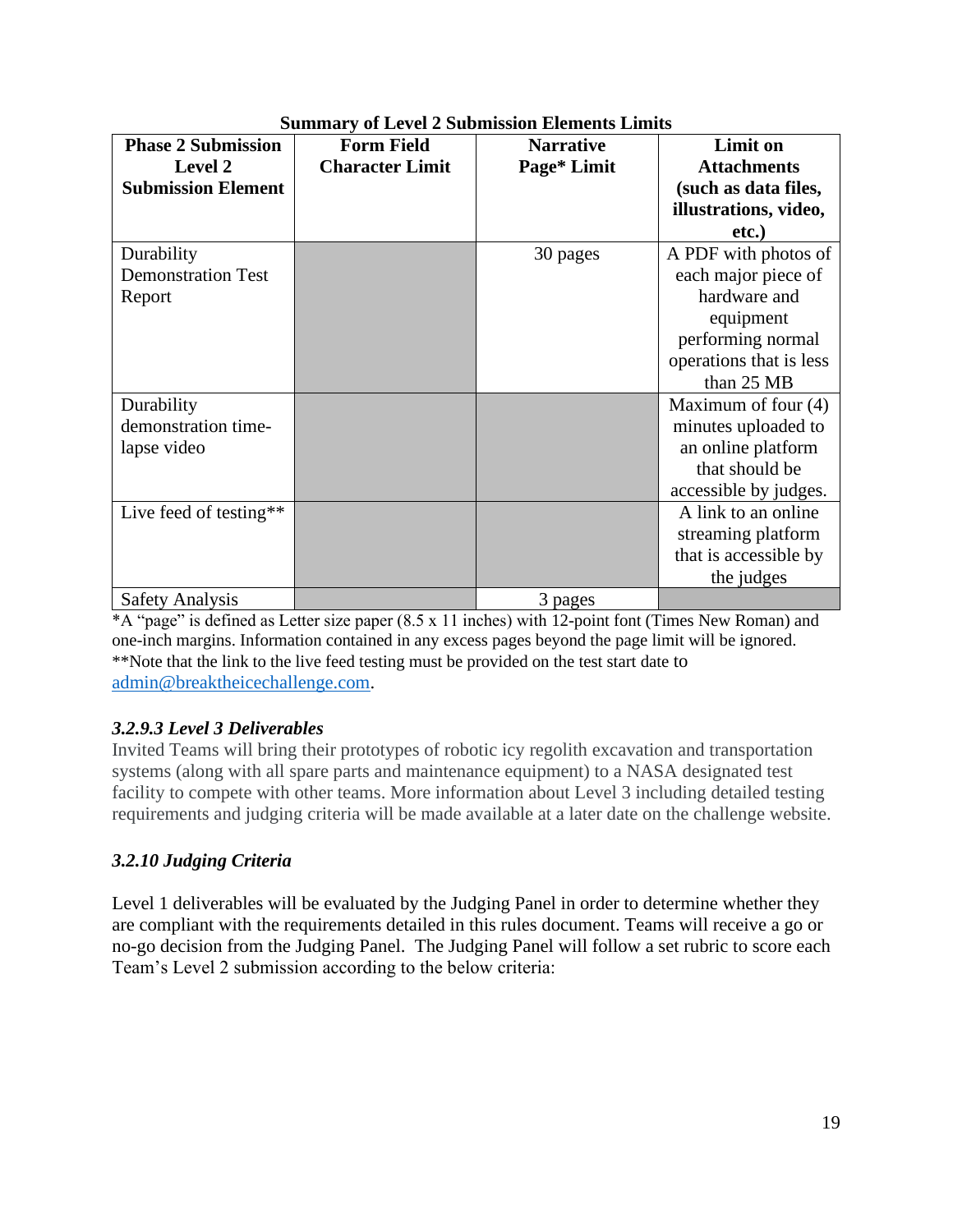| <b>Criteria</b>                     | <b>Description</b>                                                                                                                                                                                                                                                                                                                                                | <b>Maximum</b><br><b>Score</b> |
|-------------------------------------|-------------------------------------------------------------------------------------------------------------------------------------------------------------------------------------------------------------------------------------------------------------------------------------------------------------------------------------------------------------------|--------------------------------|
| Mass Efficiency                     | Total regolith simulant excavated and delivered per<br>total landed mass. A factor will be applied that takes<br>into account how closely the Team's prototype<br>robotic icy regolith excavation and transportation<br>systems meet the target delivery rate of 800 kg every<br>24 hours throughout the entire 15-day Durability<br><b>Demonstration Test.</b>   | 40                             |
| <b>Energy Efficiency</b>            | Total regolith simulant excavated and delivered per<br>total energy used. A factor will be applied that takes<br>into account how closely the Team's prototype<br>robotic icy regolith excavation and transportation<br>systems meet the target delivery rate of 800 kg every<br>24 hours throughout the entire 15-day Durability<br><b>Demonstration Test.</b>   | 30                             |
| Reliability &<br>Durability         | The extent to which the Team's prototype robotic icy<br>regolith excavation and transportation systems handle<br>the operational challenges of the long-term Durability<br>Demonstration Test. Reliability & Durability will be<br>judged based on information provided by the Teams<br>in their Durability Demonstration Test Report.                            | 15                             |
| <b>Lunar Simulation</b><br>Fidelity | The extent to which the Team's Transportation<br>Demonstration Area simulates the physical and<br>environmental details of the anticipated lunar surface.<br>Lunar Simulation Fidelity will be judged based on<br>information and justification provided by the Teams<br>in their Durability Demonstration Test Plan and<br>Durability Demonstration Test Report. | 15                             |

Level 3 judging criteria will be provided at a later date and will be available on the challenge website.

# <span id="page-19-0"></span>*3.2.11 Prize Purse*

Phase 2 will offer a total prize purse of up to \$3 million for U.S. Teams.

**Level 1**: All Teams that submit compliant deliverables by the deadline and are eligible to win the prizes will be awarded an equal share of the \$500,000 prize purse up to a maximum of \$75,000 per Team. All Teams that submit compliant deliverables by the deadline will move to Level 2, regardless of whether they earn prize money.

**Level 2**: Below table provides prize purse distribution for Level 2 for the Teams that are eligible to win prizes. In order to receive a prize, a Team must score a minimum of 40 points in Level 2. Placing will be determined based on Teams' overall Level 2 scores.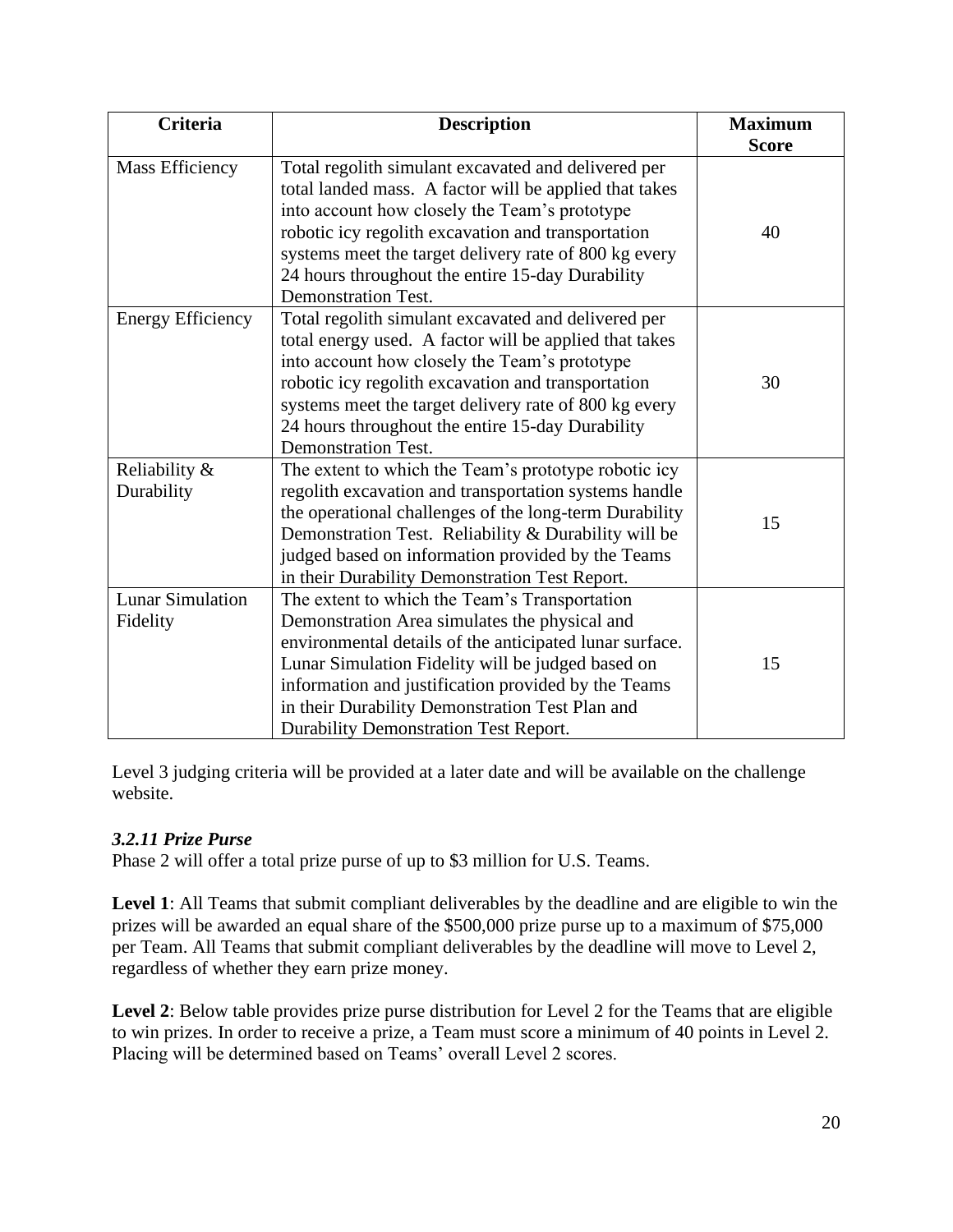| <b>Level 2 Prize Purse</b>                  |             |  |
|---------------------------------------------|-------------|--|
| 1 <sup>st</sup> Place                       | \$300,000   |  |
| $2nd$ Place                                 | \$200,000   |  |
| $3rd$ Place                                 | \$125,000   |  |
| Up to 5 (five) Runners Up $(\$75,000$ each) | \$375,000   |  |
| <b>Level 2 Total</b>                        | \$1,000,000 |  |

Up to 15 Teams (including the winners and runners up) that score above the minimum score will be invited to compete in Level 3.

**Level 3**: Level 3 will offer up to \$1.5M in cash prizes split between the 1<sup>st</sup> place (\$1M) and  $2<sup>nd</sup>$ place (\$0.5M) Teams which are eligible to win prizes. In addition to the cash prizes, NASA will also award opportunities to test concepts in a dusty TVAC that will simulate the temperature and atmospheric pressure conditions at the lunar south pole. Detailed Prize Purse Distribution and scoring requirements to be eligible to receive the prize will be provided at a later date and will be available on the challenge website.

#### **Recognition for International Teams**

Up to 3 top scoring International Teams will be recognized as winners in Level 2 and in Level 3. Teams must score a minimum of 40 points to be recognized as winners in Level 2. Criteria to be considered a winner in Level 3 will be provided at a later date on the challenge website. International Teams must meet the eligibility requirements to participate in the challenge and be recognized as winners. International Teams are not eligible to be awarded prize money or TVAC testing opportunities.

# <span id="page-20-0"></span>**4. Legal Requirements**

# <span id="page-20-1"></span>**4.1. In General**

Teams are responsible for understanding and complying with all Challenge rules and requirements as stated below and detailed in the Eligibility Requirements Document. The following sections below summarize key elements of the Eligibility Requirements Document. Teams should review the Eligibility Requirements Document for additional details.

# <span id="page-20-2"></span>**4.2. Eligibility**

NASA welcomes applications from individuals, groups of individuals, and/or organizations or entities that meet the eligibility requirements provided below.

In order to participate in the Challenge, each individual, whether acting alone or as part of a Competitor Team must identify their nationality.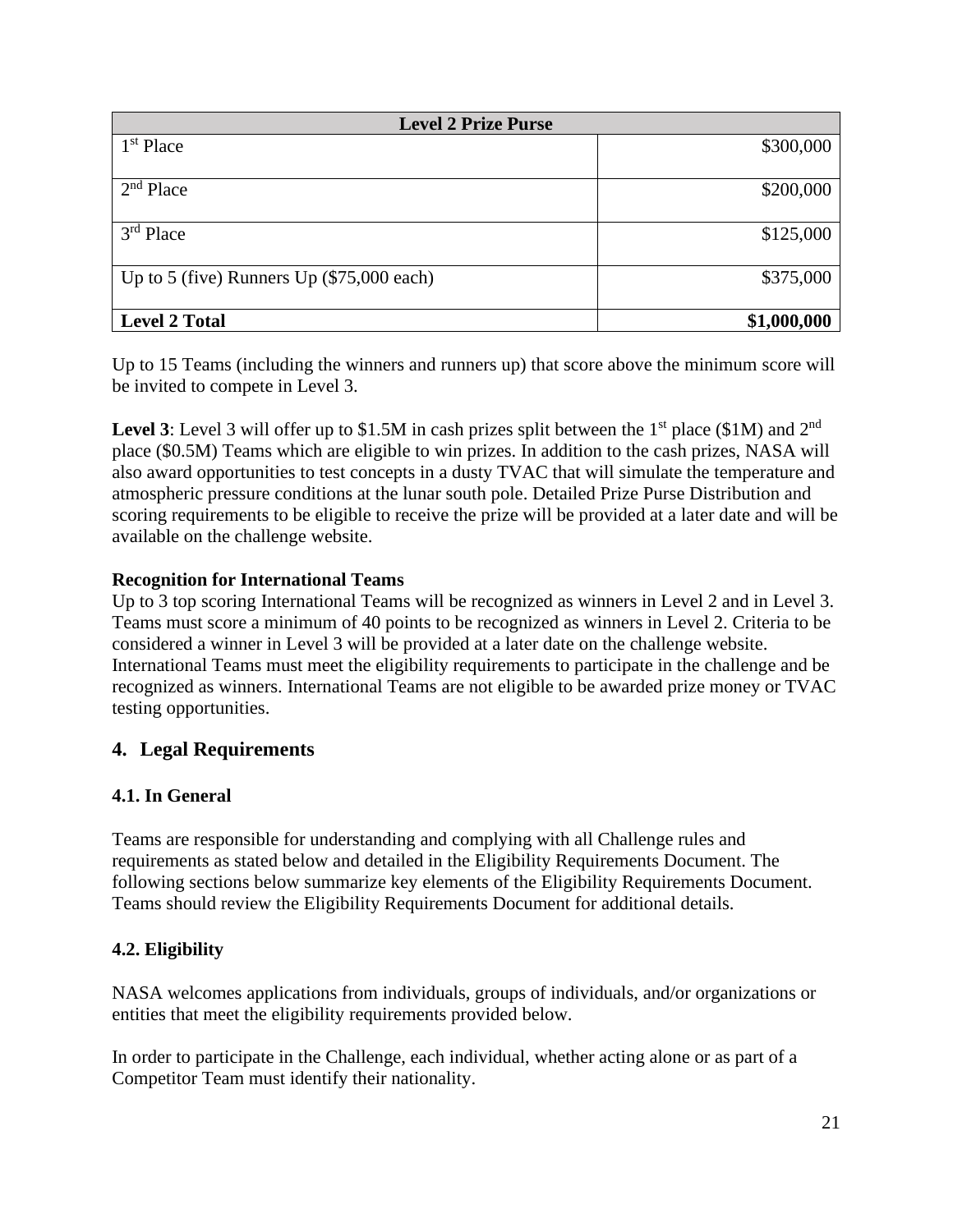- No individual competitor shall be a citizen of a country on the NASA Export Control Program list of Designated Countries List Category II: Countries determined by the Department of State to support terrorism. The current list of designated countries can be found at [http://oiir.hq.nasa.gov/nasaecp.](about:blank) Please check the link for the latest updates. This includes individuals with dual citizenship unless they are a U.S. citizen or a lawful permanent U.S. resident (green card holder).
- While China is not a Category II designated country, pursuant to Public Law 116-6, Section 530, NASA is prohibited from participating, collaborating, or coordinating bilaterally in any way with China or any Chinese-owned entity. Team members who are citizens of China but not affiliated with a Chinese entity may be permitted to participate on a Team.
- Subject to the conditions set forth herein, foreign nationals and foreign national Teams can participate in the Challenge. However, they are not eligible for a cash prize, and must acknowledge acceptance of this by signing and submitting a Foreign Participant Acknowledgement Form.
- A Team-designated lead shall be responsible for both compliance with the rules (including prize eligibility rules) and the actions of all members of the Team. The lead shall be a member of the Team.

In order to be eligible to win a prize:

- 1. Individuals must be U.S. citizens or permanent residents of the United States and be 18 years of age or older.
- 2. Organizations must be an entity incorporated in and maintaining a primary place of business in the United States.
- 3. Teams must be comprised of otherwise eligible individuals or organizations and led by an otherwise eligible individual or organization.
- 4. Team leader must be a U.S. citizen or permanent resident.

A Team may include foreign nationals and be eligible to win prize money as long as the foreign national signs and delivers a disclosure (separate form) wherein he/she discloses his/her citizenship and acknowledge that he/she is not eligible to win a prize from NASA, AND

- 1. The foreign national is an employee of an otherwise eligible U.S. entity participating in the Challenge,
- 2. The foreign national is an owner of such entity, so long as foreign citizens own less than 50% of the interests in the entity,
- 3. The foreign national is a contractor under written contract to such entity, OR
- 4. The foreign national is a full time student, during the time of the Challenge, of an otherwise eligible entity which is an accredited institution of higher learning, AND the student is during the Challenge in the United States on a valid student visa and is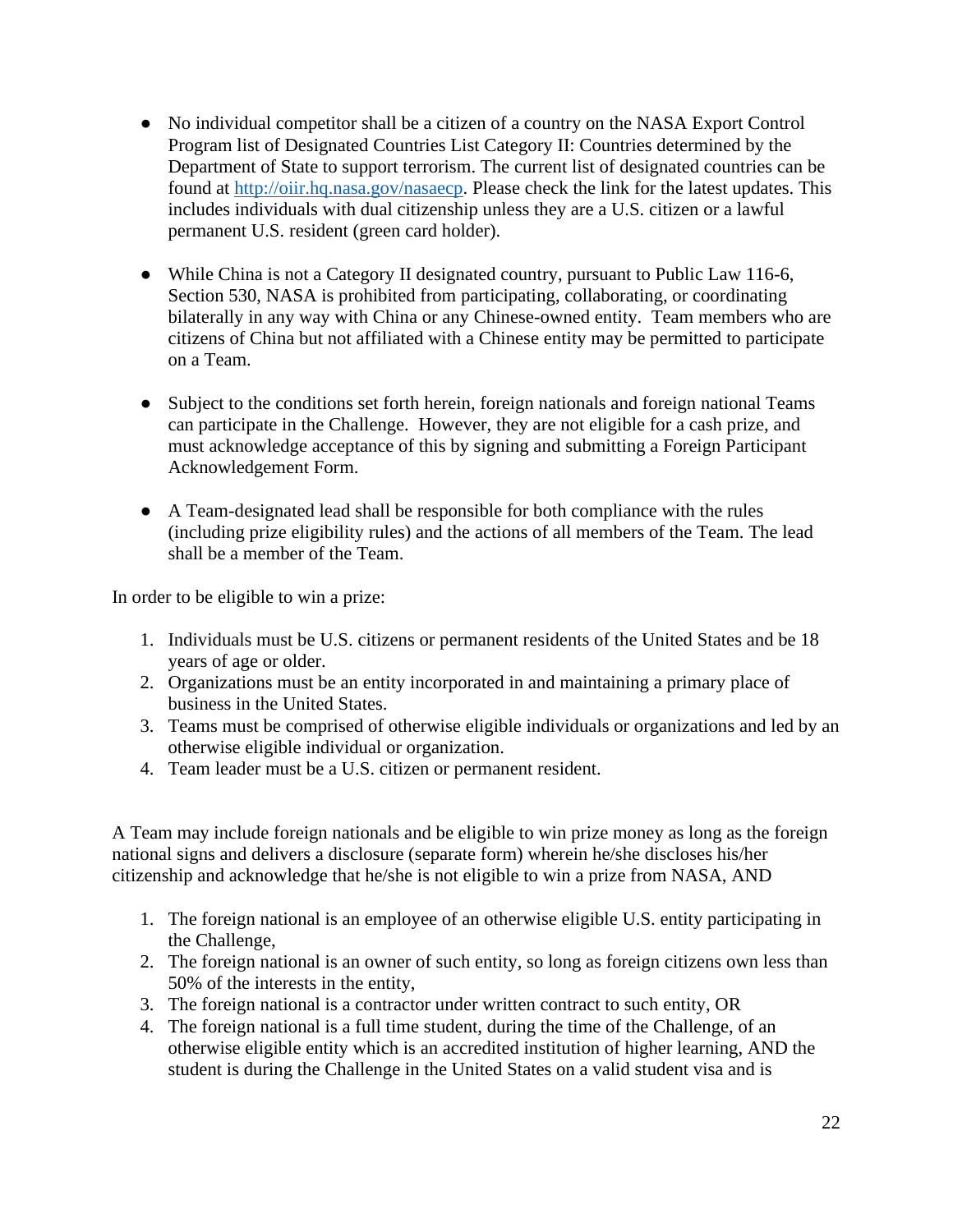otherwise in compliance with all local, state, and federal laws and regulations regarding the sale and export of technology.

Teams selected for an award will be required to provide proof of citizenship/permanent residency, proof of primary place of business, proof of incorporation, and/or proof of student visa. Proof must be provided within 3 business days to be eligible for an award. Any Team or team member who submitted the required proof documents in Phase 1 and was deemed eligible to compete will not be required to submit this documentation again in Phase 2. Teams must indicate which documents from Phase 1 should apply to Phase 2 entry and provide confirmation that all documents are still valid. A Team's failure to comply with any aspect of the eligibility requirements shall result in the Team being disqualified from winning a prize from NASA.

U.S. government employees may enter the competition, or be members of prize-eligible Teams, so long as they are not acting within the scope of their Federal employment, and they rely on no facilities, access, personnel, knowledge or other resources that are available to them as a result of their employment except for those resources available to all other participants on an equal basis.

U.S. government employees participating as individuals, or who submit applications on behalf of an otherwise eligible organization, will be responsible for ensuring that their participation in the Competition is permitted by the rules and regulations relevant to their position and that they have obtained any authorization that may be required by virtue of their government position. Failure to do so may result in the disqualification of them individually or of the entity which they represent or in which they are involved.

Teams will be ineligible to win a prize if any Team Member is a Federal entity or Federal employee acting within the scope of their employment. This includes any U.S. Government organization or organization principally or substantially funded by the Federal Government, including Federally Funded Research and Development Centers, Government-owned, contractor operated (GOCO) facilities, and University Affiliated Research Centers. No U.S. government funds may be used to participate in the Challenge. Any such entity or individual shall obtain prior written approval from their cognizant ethics officer that such participation does not violate federal personnel laws or applicable agency policy. A copy of this approval to participate in the Challenge shall promptly be provided to Ensemble.

Current employees, consultants, and students of Ensemble may only participate as Team Members when the Team is not competing for a prize from NASA. Participation of such parties as Team Members on a Team will make a Team ineligible for any prize award.

#### <span id="page-22-0"></span>**4.3. Insurance and Indemnification**

Each Team Member agrees to assume any and all risks and waives claims against Ensemble and the U.S. Government and its related entities, except in the case of willful misconduct, for any injury, death, damage, or loss of property, revenue, or profits, whether direct, indirect, or consequential, arising from each Team Member's participation in the Challenge, whether such injury, death, damage, or loss arises through negligence or otherwise. For the purposes of this section, the term "related entity" means a contractor or subcontractor at any tier, and a supplier,